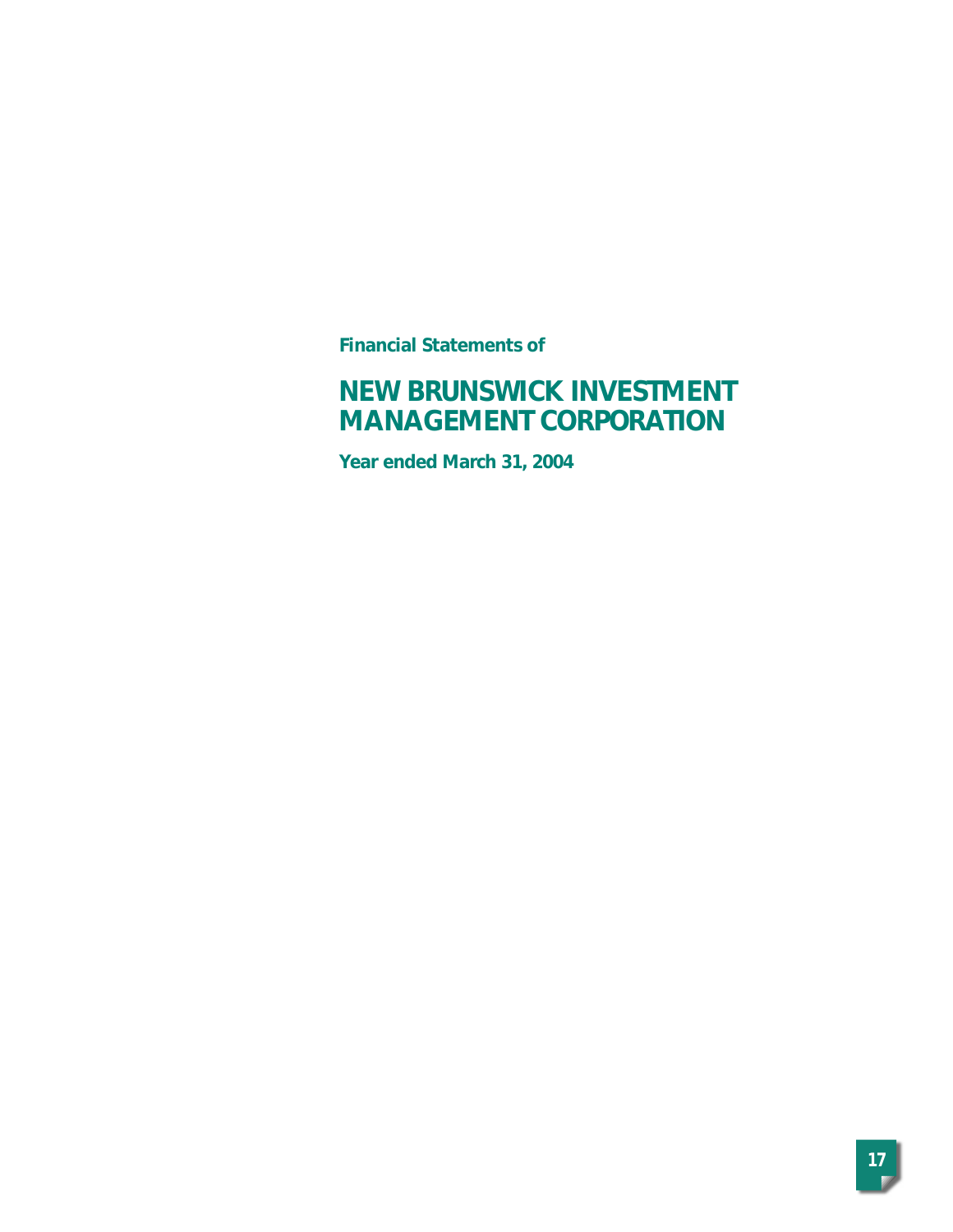# **MANAGEMENT RESPONSIBILITIES FOR FINANCIAL REPORTING**

The Financial Statements of the New Brunswick Investment Management Corporation are the responsibility of the management of the Corporation. They have been approved by its Board of Directors.

Management prepared the financial statements in accordance with generally accepted accounting principles.

The New Brunswick Investment Management Corporation maintains books of account, systems of information and systems of financial and management control which provide reasonable assurance that accurate financial information is available, that assets are protected and that resources are managed efficiently.

The Board of Directors oversees financial reporting through its Audit Committee. The committee reviews matters related to accounting, auditing, internal control systems, the financial statements and report of the external auditors.

*Dan Goguen* Vice-President, Finance and Administration

*John A. Sinclair* Acting President and Chief Executive Officer

# **AUDITORS' REPORT To the Directors of New Brunswick Investment Management Corporation**

We have audited the statement of financial position of New Brunswick Investment Management Corporation as at March 31, 2004 and the statement of operations and changes in net assets for the year then ended. These financial statements are the responsibility of the Corporation's management. Our responsibility is to express an opinion on these financial statements based on our audit.

We conducted our audit in accordance with Canadian generally accepted auditing standards. Those standards require that we plan and perform an audit to obtain reasonable assurance whether the financial statements are free of material misstatement. An audit includes examining, on a test basis, evidence supporting the amounts and disclosures in the financial statements. An audit also includes assessing the accounting principles used and significant estimates made by management, as well as evaluating the overall financial statement presentation.

In our opinion, these financial statements present fairly, in all material respects, the financial position of the Corporation as at March 31, 2004 and the results of its operations and changes in net assets and its cash flows for the year then ended in accordance with Canadian generally accepted accounting principles.

KPMG LLP

Chartered Accountants



Fredericton, NB, Canada April 29, 2004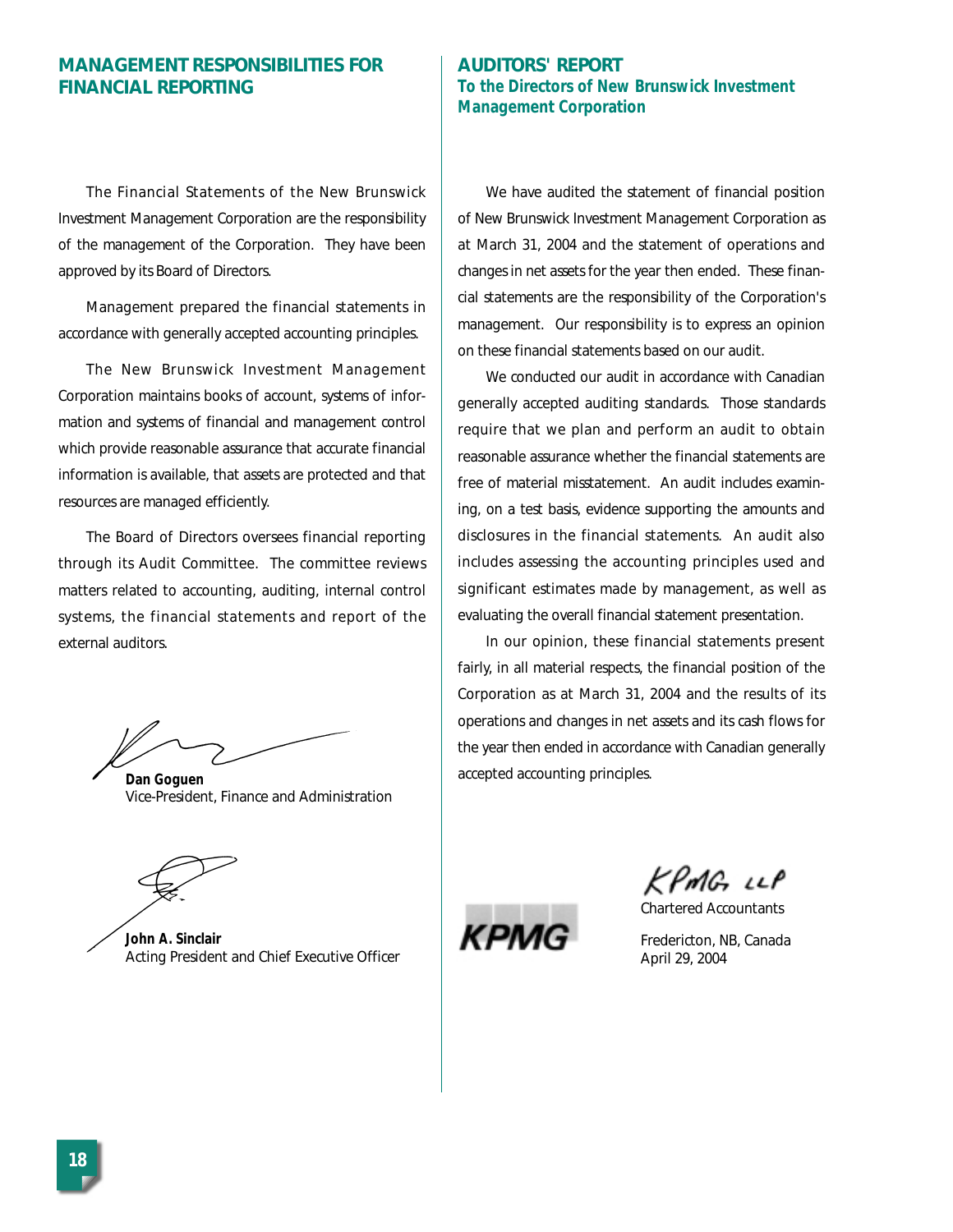# **NEW BRUNSWICK INVESTMENT MANAGEMENT CORPORATION Financial Statements**

Year ended March 31, 2004

|                                                   | Page |
|---------------------------------------------------|------|
| Statement of Financial Position                   | 20   |
| Statement of Operations and Changes in Net Assets | -21  |
| <b>Notes</b>                                      | フフ   |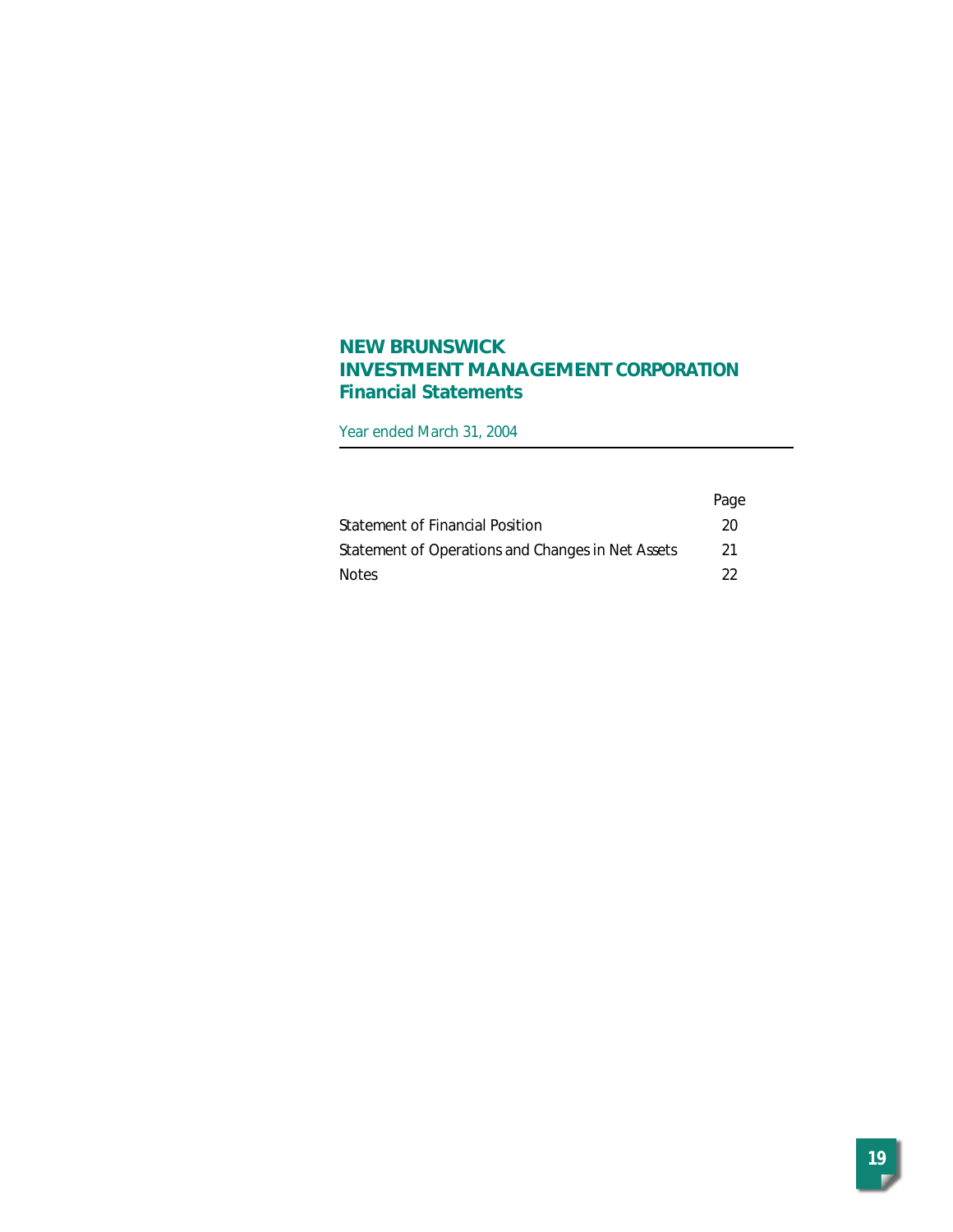# **Statement of Financial Position**

March 31, 2004, with comparative figures for 2003

|                                                                                   | 2004        | 2003         |
|-----------------------------------------------------------------------------------|-------------|--------------|
| <b>Assets</b>                                                                     |             |              |
| Current assets:                                                                   |             |              |
| Cash                                                                              | \$<br>4.950 | \$<br>10,507 |
| Accounts receivable, Pension Funds                                                | 2,063,620   | 976,396      |
| Other receivables                                                                 | 8,587       | 13,620       |
| Prepaid expenses and other receivables                                            | 273,489     | 212,569      |
|                                                                                   | 2,350,646   | 1,213,092    |
| Capital assets (note 3)                                                           | 286,828     | 383,702      |
|                                                                                   | \$2,637,474 | \$1,596,794  |
| Liabilities, Deferred Contributions and Net Assets<br><b>Current liabilities:</b> |             |              |
| Accounts payable and accrued liabilities                                          | \$1,929,630 | \$1,147,152  |
| <b>Harmonized Sales Tax</b>                                                       | 75,042      | 65,940       |
| Current portion of pension liability (note 5)                                     | 22,149      |              |
|                                                                                   | 2,026,821   | 1,213,092    |
| Pension liability (note 5)                                                        | 323,825     |              |
| Deferred contributions related to capital assets (note 6)                         | 286,828     | 383,702      |
| Net assets                                                                        |             |              |
| Commitment (note 4)                                                               |             |              |
|                                                                                   | \$2,637,474 | \$1,596,794  |

See accompanying notes to financial statements.

Approved on behalf of the Board:

Gwedfr

Chairman of the Board **Acting President and Chief Executive Officer**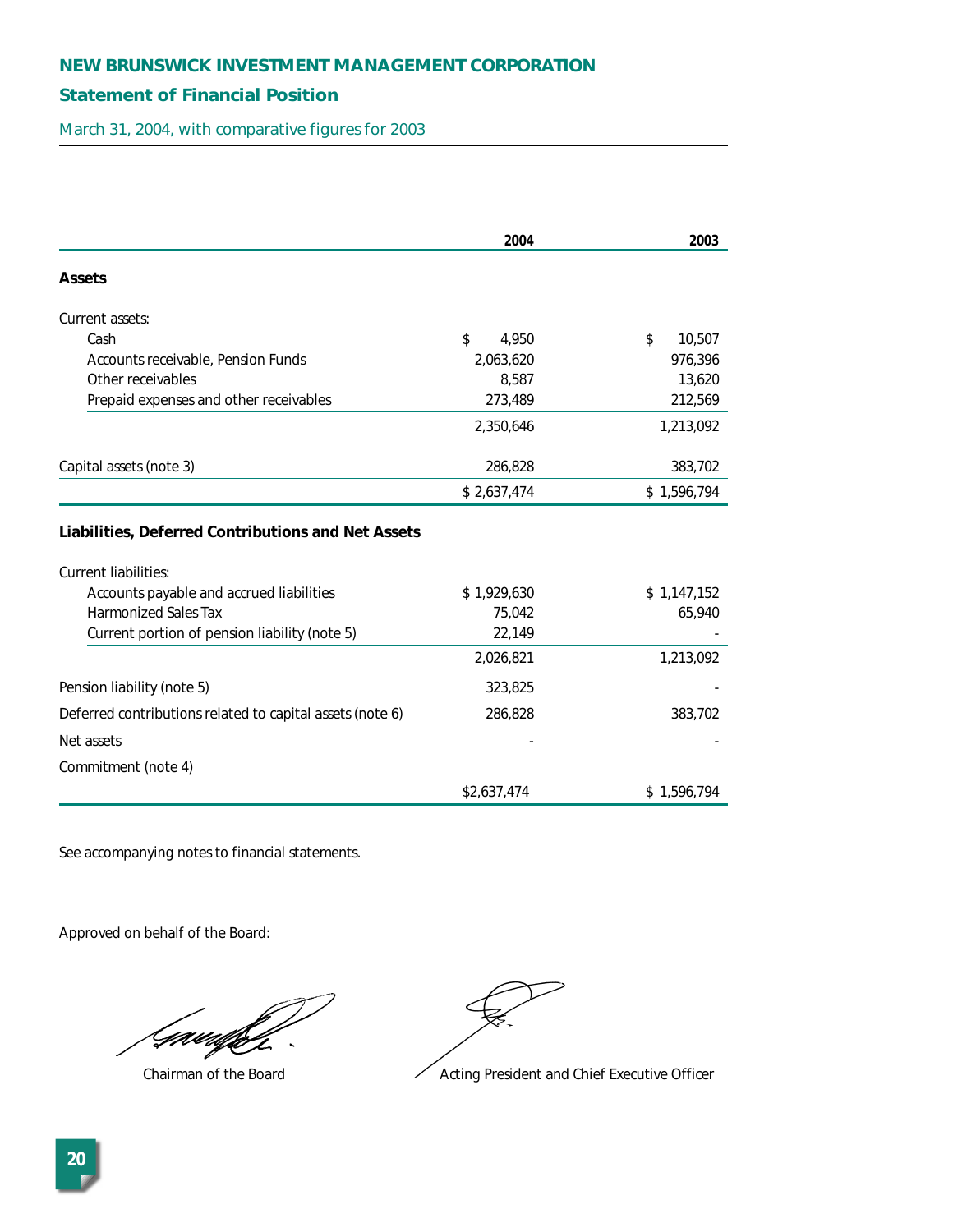# **Statement of Operations and Changes in Net Assets**

Year ended March 31, 2004, with comparative figures for 2003

|                                                | 2004            | 2003            |
|------------------------------------------------|-----------------|-----------------|
| Revenue:                                       |                 |                 |
| Fees:                                          |                 |                 |
| Public Service Superannuation Fund             | \$<br>4,651,713 | 3,784,711<br>\$ |
| Teachers' Pension Fund                         | 4, 161, 675     | 3,480,007       |
| Judges' Superannuation Fund                    | 32,322          | 26,998          |
| Amortization of deferred contributions related |                 |                 |
| to capital assets                              | 157,134         | 166,310         |
| Other                                          | 34,197          | 4,424           |
|                                                | 9,037,041       | 7,462,450       |
| <b>Expenses:</b>                               |                 |                 |
| Salaries and benefits                          | 4,175,903       | 3,149,031       |
| Other services (note 7)                        | 4,635,285       | 4,074,362       |
| Materials and supplies                         | 68,719          | 72,747          |
| Amortization of capital assets                 | 157,134         | 166,310         |
|                                                | 9,037,041       | 7,462,450       |
|                                                | \$              | \$              |

See accompanying notes to financial statements.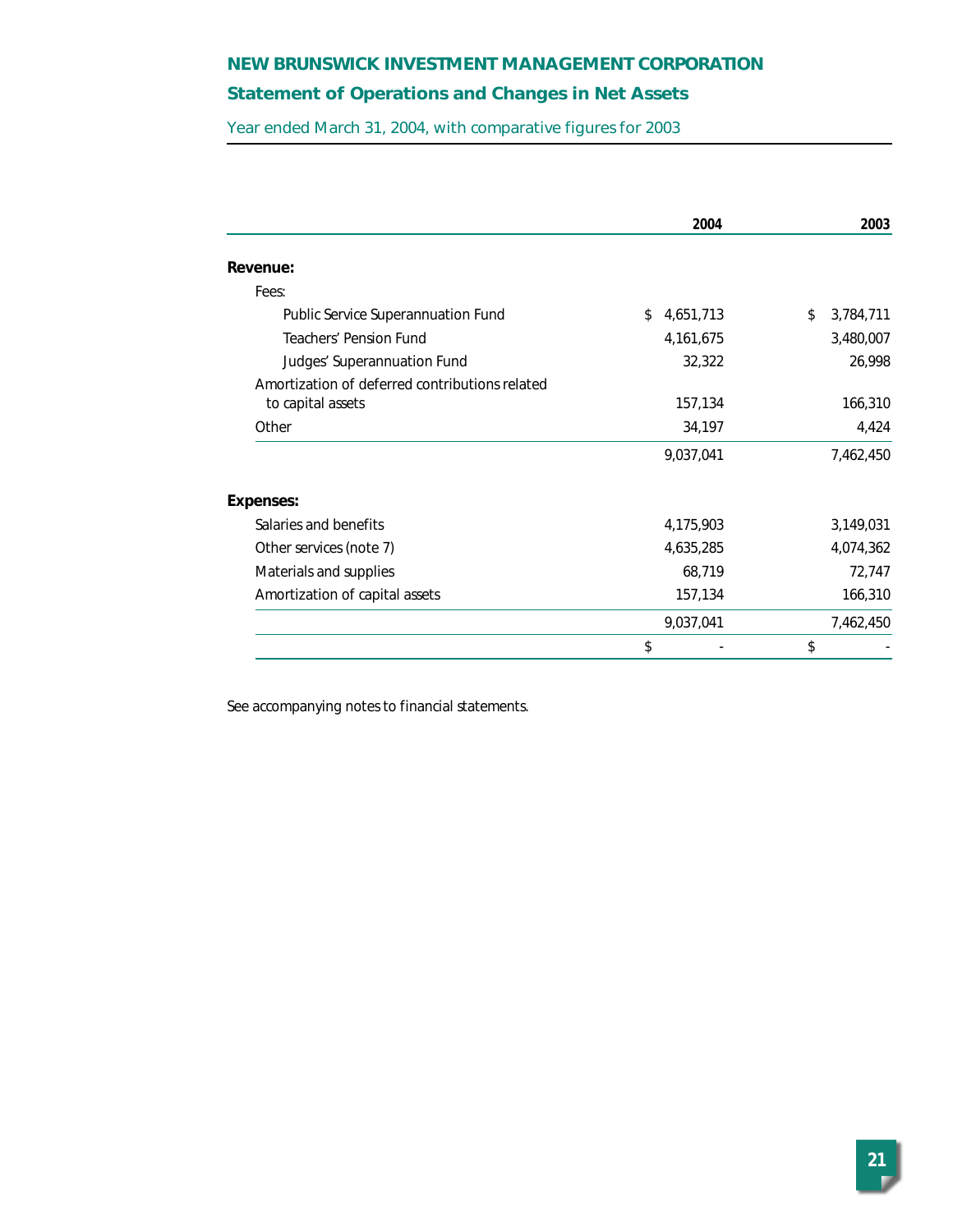# **NEW BRUNSWICK INVESTMENT MANAGEMENT CORPORATION Notes to Financial Statements**

Year ended March 31, 2004

New Brunswick Investment Management Corporation (the "Corporation") was established pursuant to the New Brunswick Investment Management Corporation Act which was proclaimed on March 11, 1996. The Corporation is exempt from income taxes.

#### **Its legislated mandate is to:**

- act as trustee for the Public Service Superannuation Fund, the Teachers' Pension Fund and the Judges' Superannuation Fund ("the Funds");
- provide investment counseling services and other services for certain trust funds;
- promote the development of the financial services industry and capital markets in the Province;
- have regard to investment opportunities in the Province in developing its investment policies, and;
- carry out such other activities or duties as may be authorized or required by the Act or as the Lieutenant-Governor in Council may direct.

### **1. Significant accounting policies:**

#### **(a) Accounting entity:**

The Corporation is an entity separate from the pension funds for which it is trustee. Expenses of the Corporation are fully funded by the Funds.

#### **(b) Basis of accounting:**

These financial statements have been prepared in accordance with Canadian generally accepted accounting principles.

#### **(c) Capital assets:**

Capital assets are recorded at cost and amortization is calculated on a straight-line basis using annual rates shown in note 3.

#### **(d) Revenue recognition:**

Fees for services are recognized in revenue as services are performed.

The Corporation follows the deferral method of accounting for contributions. Contributions restricted for the purchase of capital assets are deferred and amortized into revenue on a straightline basis at rates corresponding with amortization rates for the related capital assets.

#### **2. Statement of Cash Flows:**

A statement of cash flows has not been prepared as the required cash flow information is readily apparent from the other financial statements.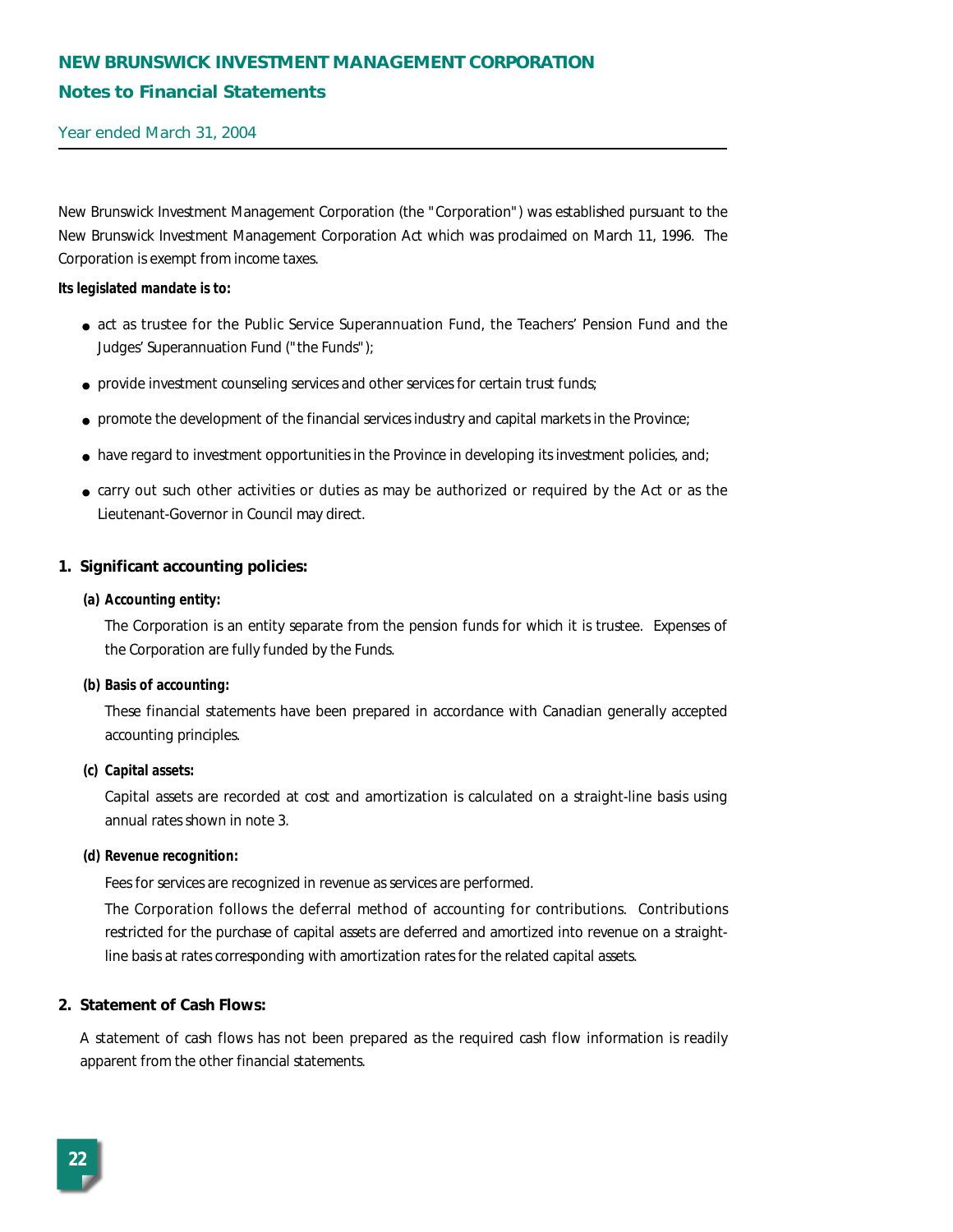## **Notes to Financial Statements** *(continued)*

Year ended March 31, 2004

#### **3. Capital assets:**

|                                                                         |                                |                                 |                                     | 2004                              | 2003                               |
|-------------------------------------------------------------------------|--------------------------------|---------------------------------|-------------------------------------|-----------------------------------|------------------------------------|
|                                                                         | Rate                           | Cost                            | Accumulated<br>depreciation         | Net book<br>value                 | Net book<br>value                  |
| Computer equipment<br>Furniture and equipment<br>Leasehold improvements | $33\frac{1}{3}\%$<br>8%<br>10% | \$539.616<br>317.918<br>260.734 | 456,608<br>\$<br>179.894<br>194.938 | 83,008<br>\$<br>138,024<br>65.796 | 107.593<br>\$<br>181,057<br>95,052 |
|                                                                         |                                | \$1,118,268                     | 831,440<br>\$                       | 286,828                           | 383.702<br>\$                      |

#### **4. Commitments:**

The Corporation leases premises and equipment under various operating leases which expire at various dates between 2005 and 2012.

Future minimum payments, by year and in aggregate, are as follows:

| 2005                     | 245,700<br>\$ |
|--------------------------|---------------|
| 2006                     | 245,700       |
| 2007                     | 245,700       |
| 2008                     | 245,700       |
| 2009                     | 245,700       |
| Later years through 2012 | 696,150       |
|                          | \$1,924,650   |

#### **5. Pension liability:**

The Corporation has recorded an estimated liability and salary and benefit expense in the amount of approximately \$346,000 for special supplemental pension relating to past service approved in the current year. This amount is equivalent to the commuted value of the expected payments. The ultimate cost to the Corporation will vary based on the rise in the consumer price index and demographic factors. Changes in the expected liability will be recorded in the period the change occurs. Payments to date and future payments will be derived from an increase in the fees charged to the Public Service Superannuation Fund, the Teachers' Pension Fund and the Judges' Superannuation Fund.

#### **6. Deferred contributions related to capital assets:**

|                                                                      | 2004                 | 2003                 |
|----------------------------------------------------------------------|----------------------|----------------------|
| Balance, beginning of year<br>Additional contributions received, net | \$ 383,702<br>60.260 | \$412.293<br>137.719 |
| Less amounts amortized to revenue                                    | 157.134              | 166,310              |
|                                                                      | \$286,828            | \$383,702            |
|                                                                      |                      |                      |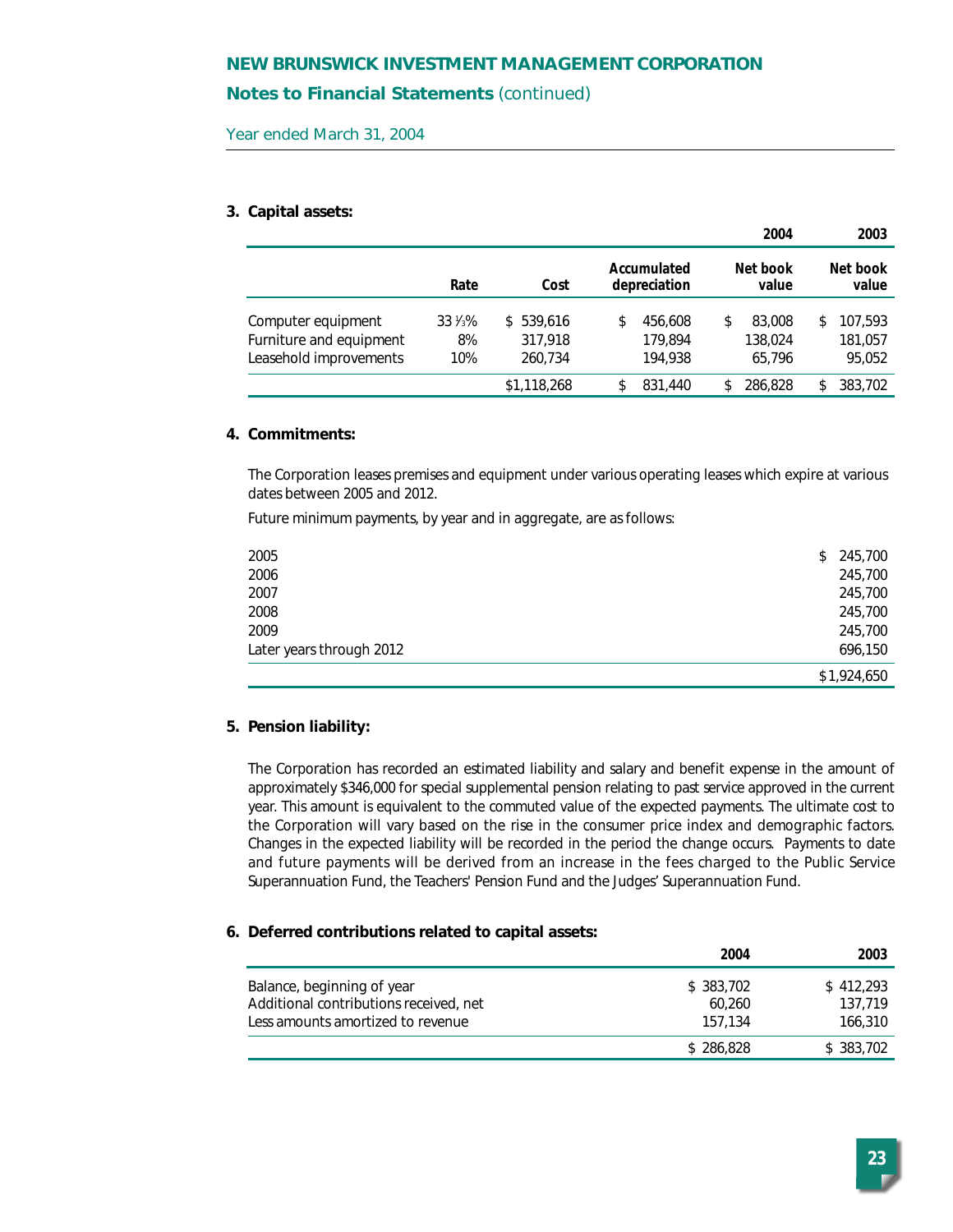## **Notes to Financial Statements** *(continued)*

Year ended March 31, 2004

## **7. Other services:**

|                                       | 2004        | 2003        |
|---------------------------------------|-------------|-------------|
| External management fees and expenses | \$2,743,700 | \$2,295,590 |
| Custodial services                    | 160,346     | 106,583     |
| Travel                                | 209,316     | 204,296     |
| Office rent                           | 295,323     | 233,150     |
| Professional services                 | 242.594     | 389,616     |
| Information systems                   | 818,867     | 688,159     |
| Other                                 | 165,139     | 156,968     |
|                                       | \$4,635,285 | \$4,074,362 |

## **8. Fair value of financial assets and financial liabilities:**

The fair value of the Corporation's cash, accounts receivable - Pension Funds, other receivables, accounts payable and accrued liabilities and pension liability approximate their carrying amounts.

## **9. Comparative figures:**

Certain comparative figures have been reclassified to conform with the financial statement presentation adopted in the current year.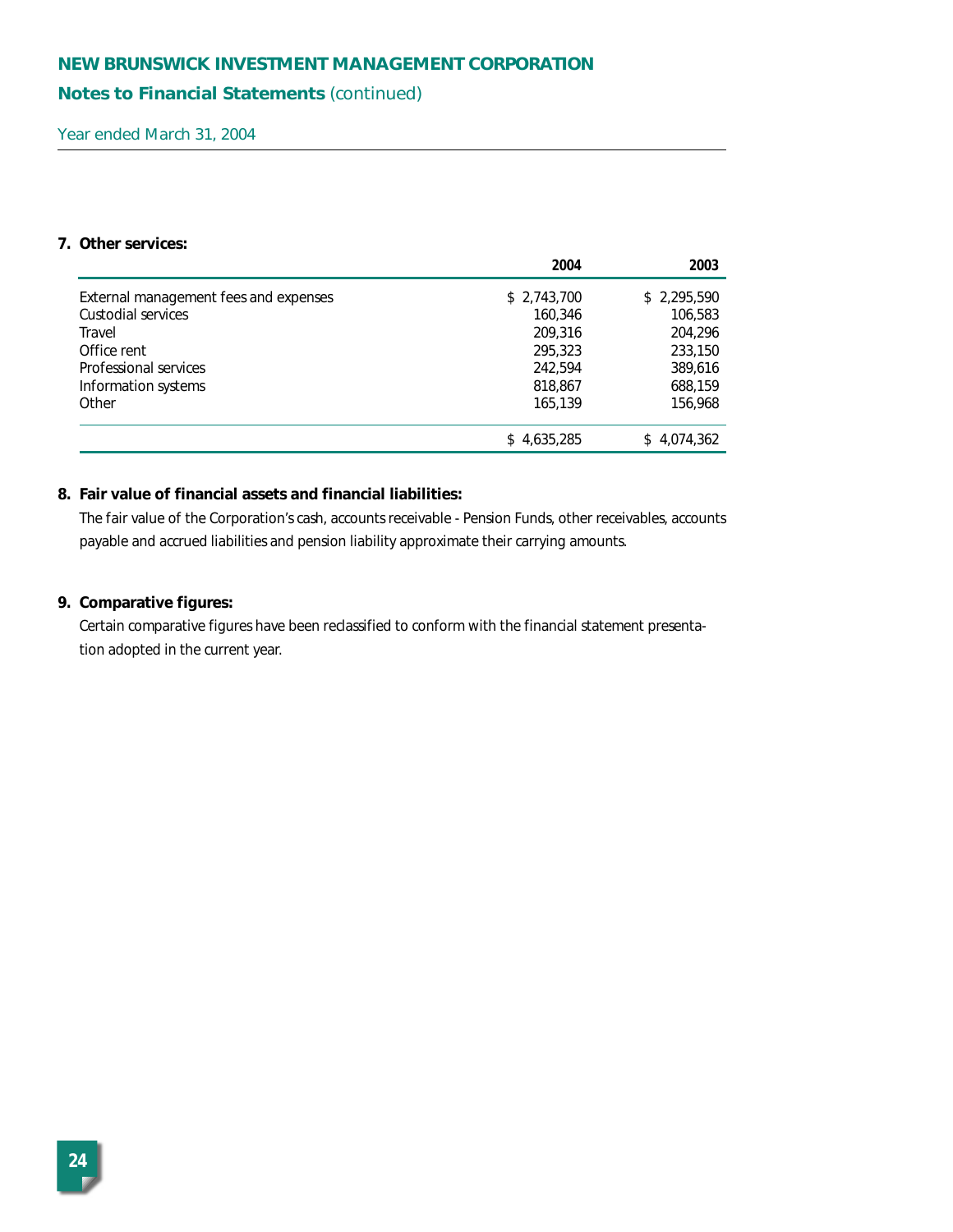# **Financial Statements**

Year ended March 31, 2004

- Public Service Superannuation Fund
- Teachers' Pension Fund
- Judges' Superannuation Fund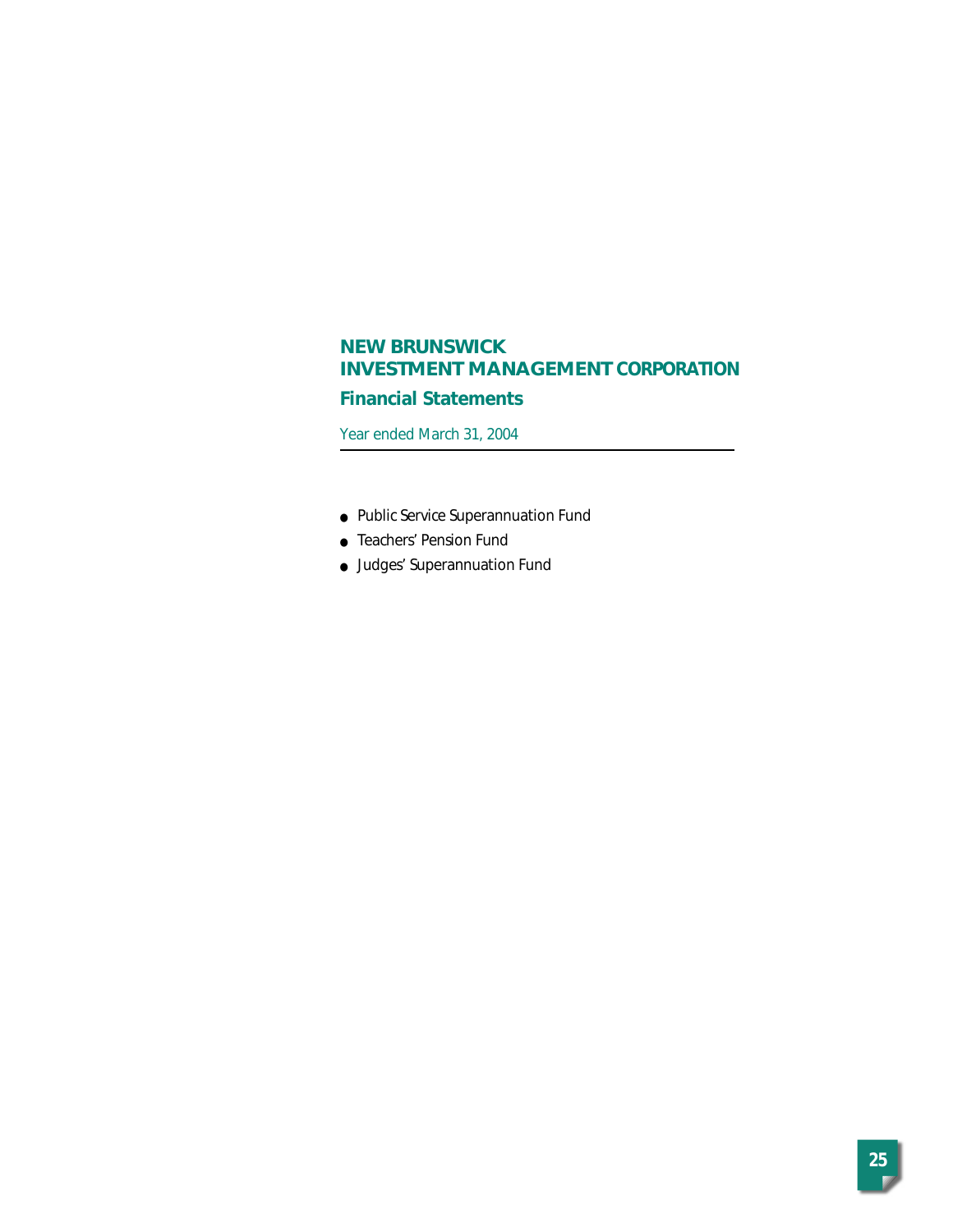# **MANAGEMENT RESPONSIBILITIES FOR FINANCIAL REPORTING**

The Financial Statements of the New Brunswick Investment Management Corporation are the responsibility of the management of the Corporation. They have been approved by its Board of Directors.

Management prepared the financial statements in accordance with generally accepted accounting principles.

The New Brunswick Investment Management Corporation maintains books of account, systems of information and systems of financial and management control which provide reasonable assurance that accurate financial information is available, that assets are protected and that resources are managed efficiently.

The Board of Directors oversees financial reporting through its Audit Committee. The committee reviews matters related to accounting, auditing, internal control systems, the financial statements and report of the external auditors.

*Dan Goguen* Vice-President, Finance and Administration

*John A. Sinclair* Acting President and Chief Executive Officer

#### **AUDITORS' REPORT**

**To the Directors of New Brunswick Investment Management Corporation.** 

We have audited the statements of net assets held in trust by the New Brunswick Investment Management Corporation for the Public Service Superannuation Fund, the Teachers' Pension Fund and the Judges' Superannuation Fund as at March 31, 2004 and the statements of changes in net assets held in trust for the year then ended. These financial statements have been prepared to comply with section 27(1) of the *New Brunswick Investment Management Corporation Act*. These financial statements are the responsibility of the Corporation's management. Our responsibility is to express an opinion on these financial statements based on our audit.

We conducted our audit in accordance with Canadian generally accepted auditing standards. Those standards require that we plan and perform an audit to obtain reasonable assurance whether the financial statements are free of material misstatement. An audit includes examining, on a test basis, evidence supporting the amounts and disclosures in the financial statements. An audit also includes assessing the accounting principles used and significant estimates made by management, as well as evaluating the overall financial statement presentation.

In our opinion, these financial statements present fairly, in all material respects, the net assets held in trust by the New Brunswick Investment Management Corporation for the Public Service Superannuation Fund, the Teachers' Pension Fund and the Judges' Superannuation Fund as at March 31, 2004 and the changes in net assets held in trust for the year then ended in accordance with the basis of accounting as disclosed in note 1 to the financial statements.

These financial statements, which have not been, and were not intended to be prepared in accordance with Canadian generally accepted accounting principles, are solely for the information and use of the New Brunswick Investment Management Corporation for the Public Service Superannuation Fund, the Teachers' Pension Fund and the Judges' Superannuation Fund and the Minister of Finance for the Province of New Brunswick pursuant to the requirements of section 27(1) of the *New Brunswick Investment Management Corporation Act*. These financial statements are not intended to be and should not be used by anyone other than the specified users or for any other purpose.

**KPM** 

PMG LLP

Chartered Accountants

Fredericton, NB, Canada June 21, 2004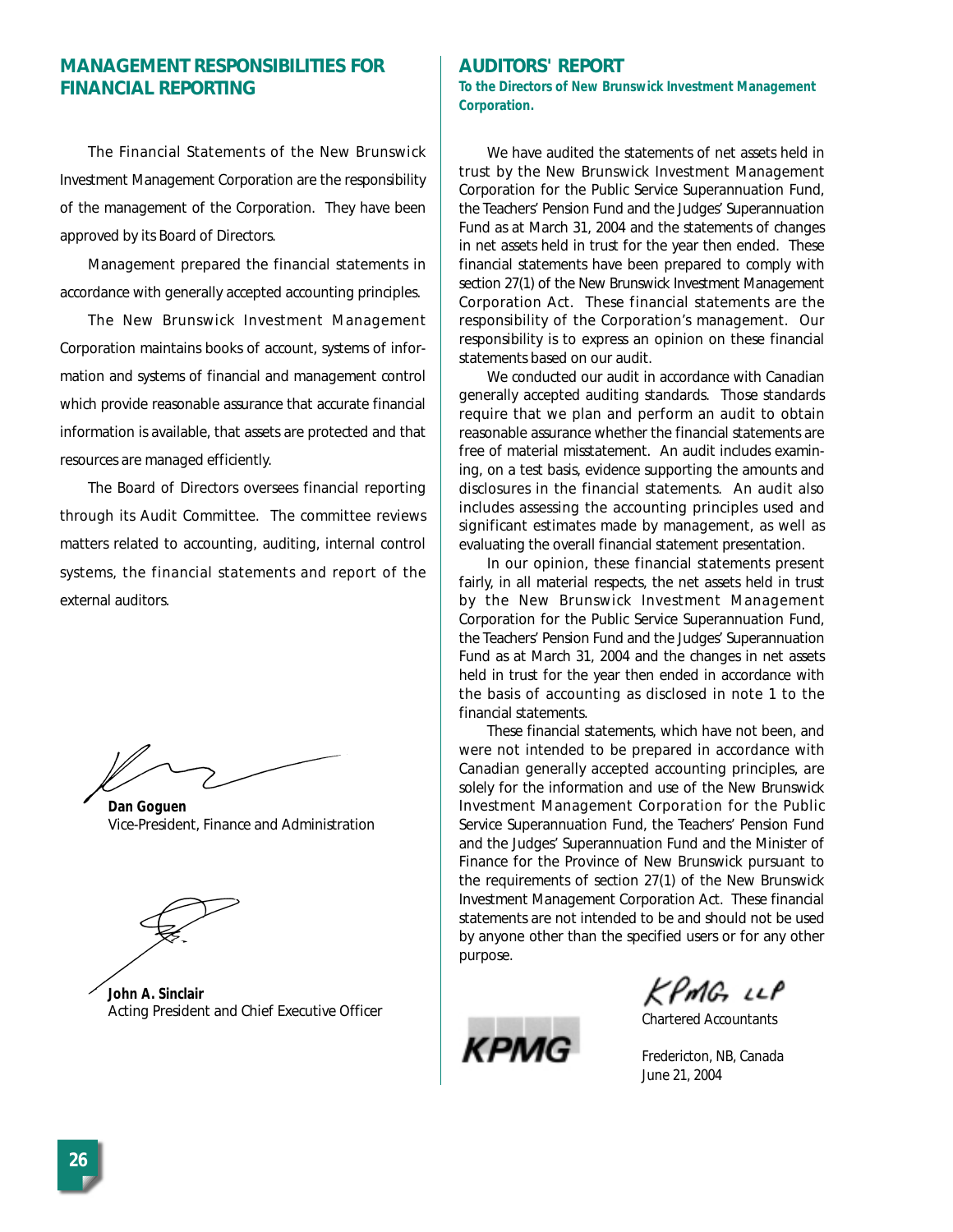# **NEW BRUNSWICK INVESTMENT MANAGEMENT CORPORATION Net Assets Held in Trust Financial Statements**

Year ended March 31, 2004

|                                                  | Page |
|--------------------------------------------------|------|
| <b>Public Service Superannuation Fund</b>        |      |
| Statement of Net Assets Held in Trust            | 28   |
| Statement of Changes in Net Assets Held in Trust | 28   |
| <b>Teachers' Pension Fund</b>                    |      |
| Statement of Net Assets Held in Trust            | 29   |
| Statement of Changes in Net Assets Held in Trust | 29   |
| Judges' Superannuation Fund                      |      |
| Statement of Net Assets Held in Trust            | 30   |
| Statement of Changes in Net Assets Held in Trust | 30   |
| <b>Notes</b>                                     | 31   |
|                                                  |      |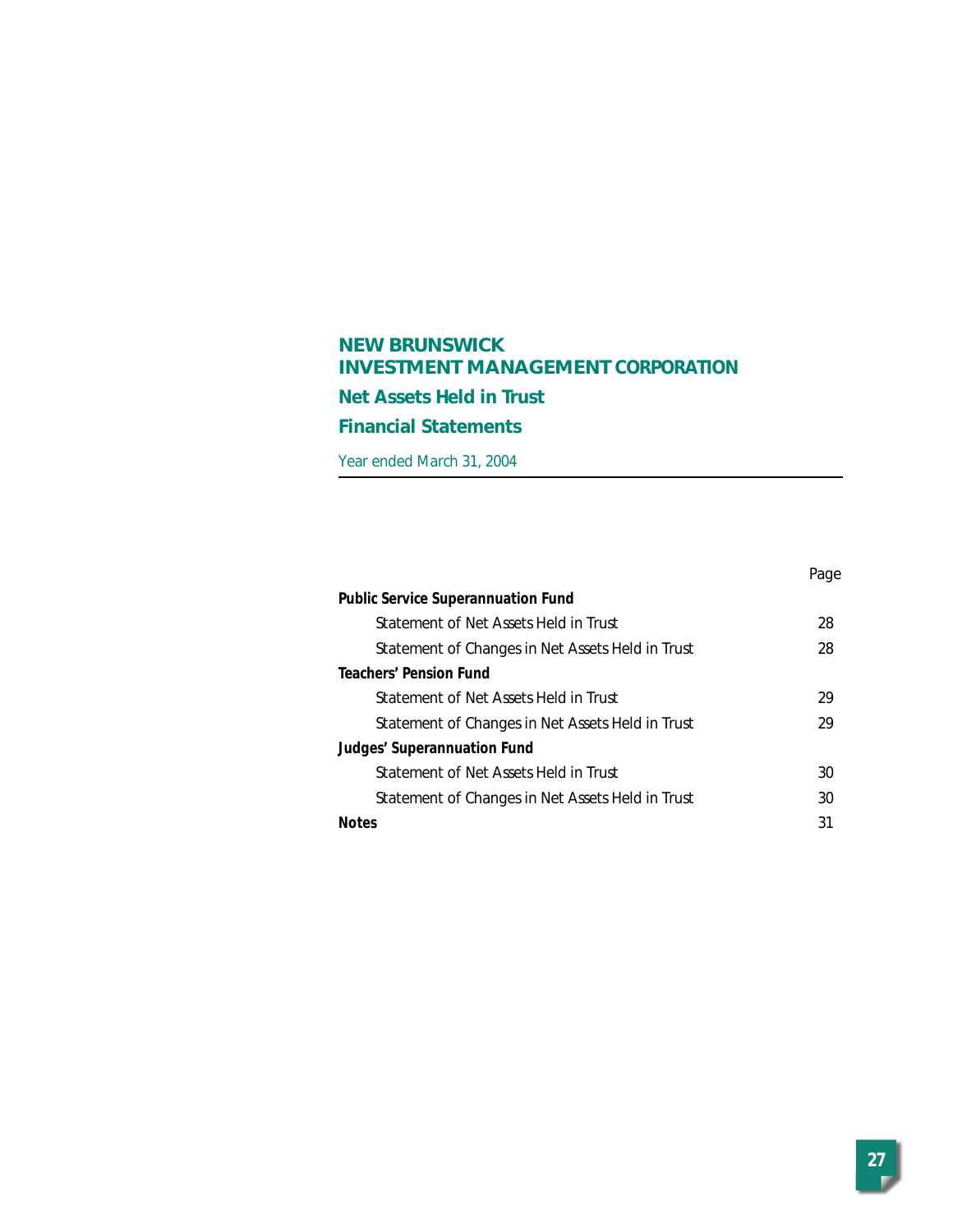## **Public Service Superannuation Fund**

**Statement of Net Assets Held in Trust** 

**(in thousands of dollars)** 

March 31, 2004, with comparative figures for 2003

|                                          |    | 2004      | 2003        |
|------------------------------------------|----|-----------|-------------|
| <b>Assets</b>                            |    |           |             |
| Investments (note 3)                     | S. | 3,456,048 | \$2,753,510 |
| Contributions receivable                 |    | 8.314     | 7,333       |
| Liabilities                              |    | 3,464,362 | 2,760,843   |
| Accounts payable and accrued liabilities |    | 1.429     | 970         |
| Net assets                               | S. | 3,462,933 | \$2,759,873 |

## **Public Service Superannuation Fund Statement of Changes in Net Assets Held in Trust (in thousands of dollars)**

Year ended March 31, 2004, with comparative figures for 2003

|                                             | 2004          | 2003        |
|---------------------------------------------|---------------|-------------|
| Increase in net assets:                     |               |             |
| Investment income (note 4)                  | \$<br>701.030 | \$          |
| Pension contributions from sponsor          | 166,124       | 116,572     |
|                                             | 867,154       | 116,572     |
| Decrease in net assets:                     |               |             |
| Investment loss (note 4)                    |               | 220,134     |
| Payments to sponsor for benefits            | 156,804       | 152.099     |
| Payments to sponsor for expenses            | 2,106         | 2,179       |
| Fees paid to NBIMC                          | 5.184         | 4,619       |
|                                             | 164.094       | 379,031     |
| Net increase (decrease)                     | 703,060       | (262, 459)  |
| Net assets held in trust, beginning of year | 2,759,873     | 3,022,332   |
| Net assets held in trust, end of year       | \$ 3.462.933  | \$2.759.873 |

See accompanying notes to financial statements.

Approved on behalf of the Board:

Gawi

Chairman of the Board  $\sim$  Acting President and Chief Executive Officer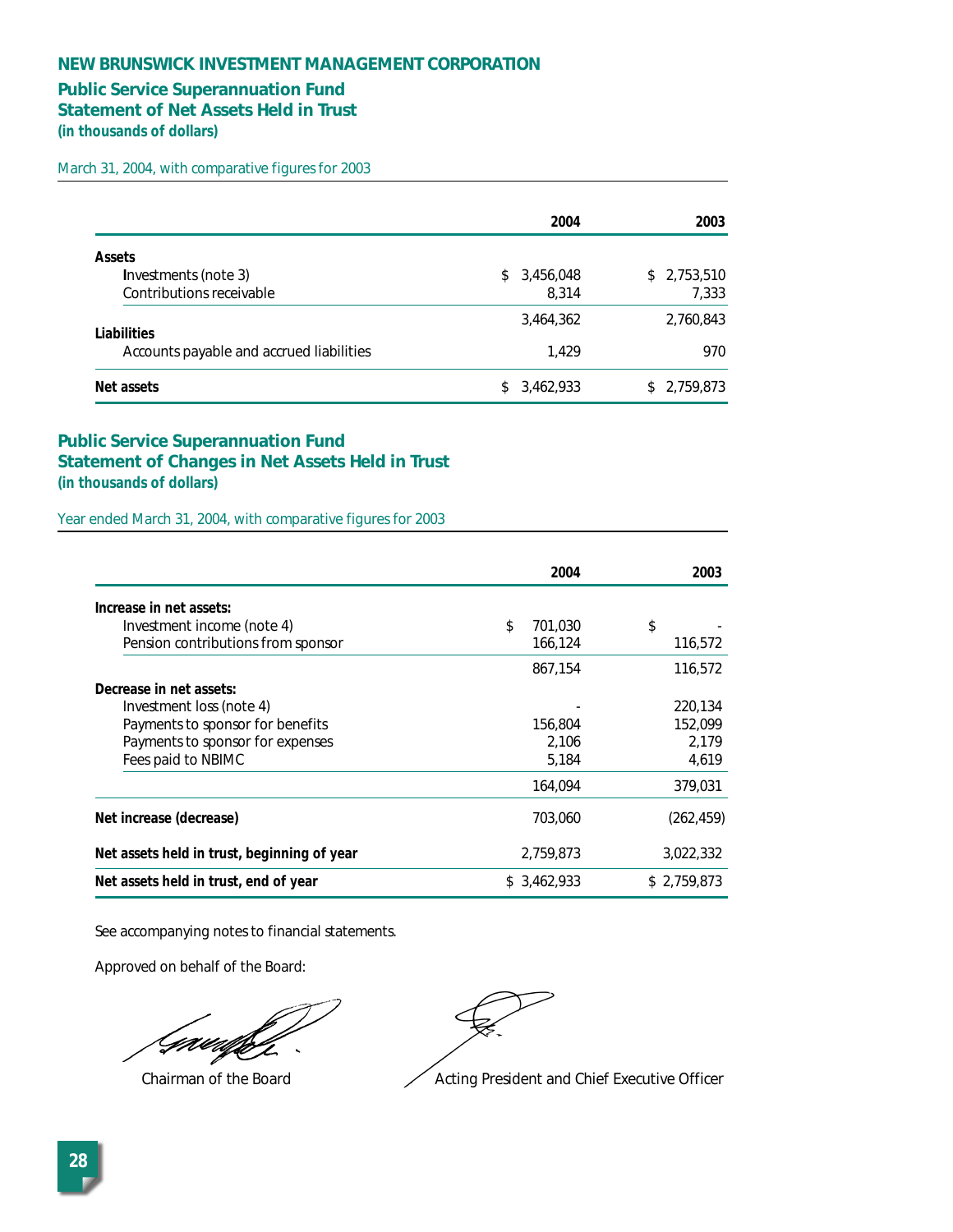## **Teachers' Pension Fund Statement of Net Assets Held in Trust (in thousands of dollars)**

March 31, 2004, with comparative figures for 2003

|                                          | 2004            | 2003            |
|------------------------------------------|-----------------|-----------------|
| <b>Assets</b>                            |                 |                 |
| Investments (note 3)                     | 3,076,388<br>\$ | 2,506,691<br>\$ |
| Contributions receivable                 | 3,498           | 3,697           |
|                                          | 3,079,886       | 2,510,388       |
| Liabilities                              |                 |                 |
| Accounts payable and accrued liabilities | 1,183           | 657             |
| Net assets                               | 3,078,703<br>\$ | 2,509,731<br>S. |

## **Teachers' Pension Fund Statement of Changes in Net Assets Held in Trust (in thousands of dollars)**

Year ended March 31, 2004, with comparative figures for 2003

|                                             | 2004             | 2003        |
|---------------------------------------------|------------------|-------------|
| Increase in net assets:                     |                  |             |
| Investment income (note 4)                  | \$<br>615,592    | \$          |
| Pension contributions from sponsor          | 136,908          | 69,526      |
|                                             | 752,500          | 69,526      |
| Decrease in net assets:                     |                  |             |
| Investment loss (note 4)                    |                  | 180,819     |
| Payments to sponsor for benefits            | 177,696          | 164,270     |
| Payments to sponsor for expenses            | 1,195            | 1,234       |
| Fees paid to NBIMC                          | 4,637            | 4,247       |
|                                             | 183,528          | 350,570     |
| Net increase (decrease)                     | 568,972          | (281, 044)  |
| Net assets held in trust, beginning of year | 2,509,731        | 2,790,775   |
| Net assets held in trust, end of year       | 3,078,703<br>\$. | \$2,509,731 |

See accompanying notes to financial statements.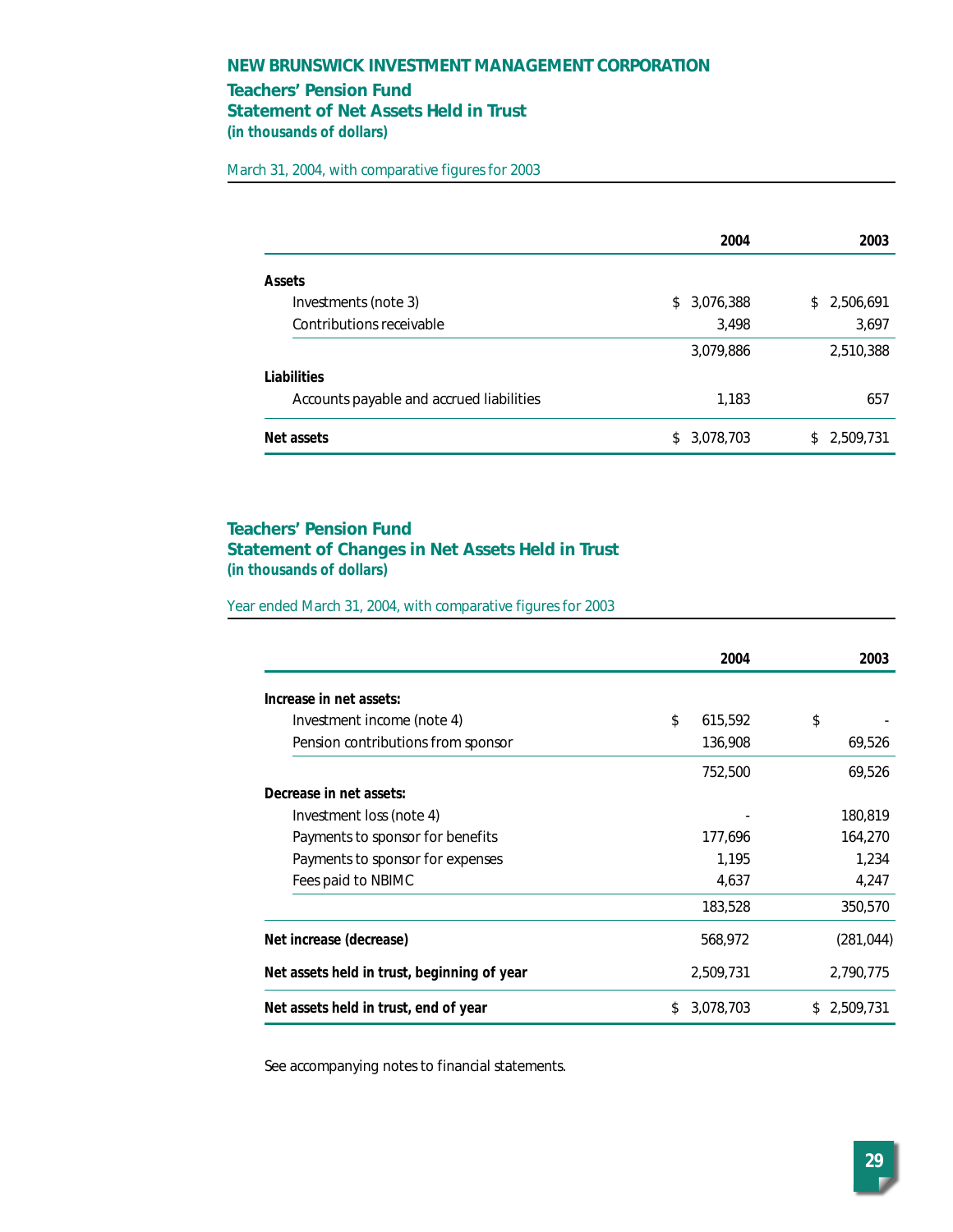## **Judges' Superannuation Fund Statement of Net Assets Held in Trust (in thousands of dollars)**

March 31, 2004, with comparative figures for 2003

|                                          | 2004     | 2003     |
|------------------------------------------|----------|----------|
| <b>Assets</b>                            |          |          |
| Investments (note 3)                     | \$23,568 | \$19,350 |
| Contributions receivable                 | 33       | 2        |
|                                          | 23,601   | 19,352   |
| Liabilities                              |          |          |
| Accounts payable and accrued liabilities | 9        | 33       |
| Net assets                               | \$23,592 | \$19,319 |

## **Judges' Superannuation Fund Statement of Changes in Net Assets Held in Trust (in thousands of dollars)**

Year ended March 31, 2004, with comparative figures for 2003

|                                             | 2004        | 2003     |
|---------------------------------------------|-------------|----------|
| Increase in net assets:                     |             |          |
| Investment income (note 4)                  | \$<br>5,146 | \$       |
| Pension contributions from sponsor          | 258         | 241      |
|                                             | 5,404       | 241      |
| Decrease in net assets:                     |             |          |
| Investment loss (note 4)                    |             | 1,972    |
| Payments to sponsor for benefits            | 1,083       | 1,220    |
| Payments to sponsor for expenses            | 13          | 15       |
| Fees paid to NBIMC                          | 35          | 33       |
|                                             | 1,131       | 3,240    |
| Net increase (decrease)                     | 4,273       | (2,999)  |
| Net assets held in trust, beginning of year | 19,319      | 22,318   |
| Net assets held in trust, end of year       | \$23,592    | \$19,319 |

See accompanying notes to financial statements.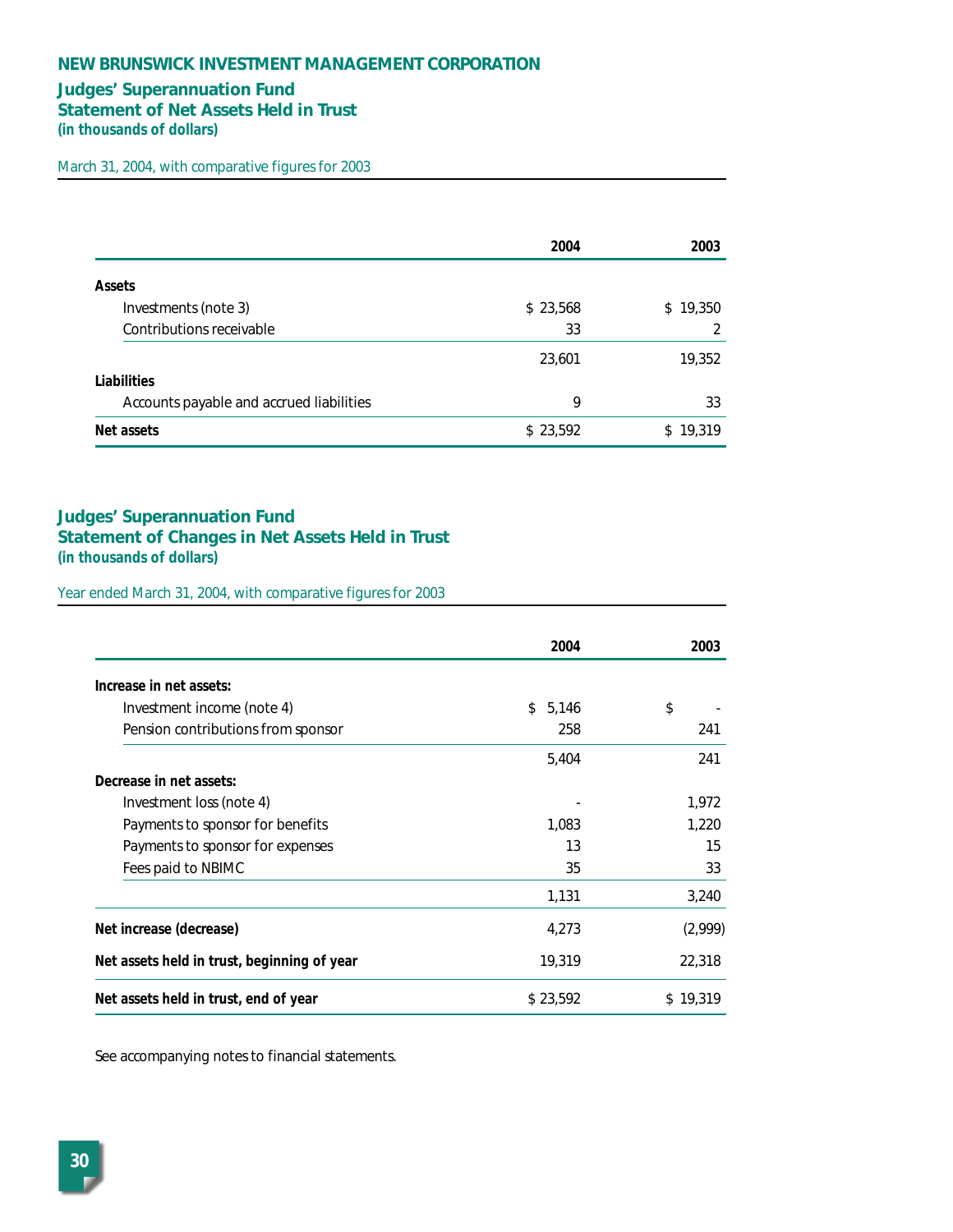## **Net Assets Held in Trust Notes to Financial Statements (in thousands of dollars)**

Year ended March 31, 2004

The assets of the Public Service Superannuation Fund, Teachers' Pension Fund and Judges' Superannuation Fund, ("the Funds") are held in trust by the New Brunswick Investment Management Corporation ("NBIMC"). NBIMC was appointed as trustee on March 11, 1996, by an Act of the New Brunswick Legislature which bears the Corporation's name (NBIMC Act) and assumed responsibility for the management of the Funds' assets effective April 1, 1996.

On April 1, 1998, the assets of the Funds were transferred to unit trust funds established by NBIMC. This portfolio structure facilitates the collective investment management and administration of the assets. There were 15 unit trust funds in place at year-end, each pool with a specific investment mandate. Each of the Funds holds units of the unit trust funds in accordance with the investment policy of the Funds.

### **1. Basis of accounting:**

The financial statements have been prepared in accordance with the significant accounting policies set out below to comply with the regulatory requirements under the New Brunswick Investment Management Corporation Act. The basis of accounting used in these financial statements differs materially from Canadian generally accepted accounting principles because it excludes the actuarial liabilities of the plan. Consequently, these financial statements do not purport to show the adequacy of the plan's assets to meet its pension obligations.

## **2. Significant accounting policies:**

#### **(a) Accounting entity:**

These financial statements include information only about assets of the Funds under the management of NBIMC. The amounts of contributions to and payments from the Funds are determined by their Sponsor, the Province of New Brunswick. The Sponsor is responsible for the administration of collections from and payments to members.

#### **(b) Investments:**

All investments of the Funds are represented by holdings of units of the unit trust funds. The total value is based on the calculated net asset value multiplied by the number of units held. Investments in the unit trust funds are valued at their market value as of the date of the financial statements. For securities listed on an exchange, market value is the closing price listed for the exchange. If no closing price is available, the average of the latest bid and ask price is used. Securities not listed on an exchange are valued based on a quotation service from a recognized dealer. Private equity and Canadian real estate investments are carried at cost which approximate market unless circumstances specific to each investment warrant a change in value. Investments in money market instruments are reported at cost which approximates market value.

#### **(c) Foreign currency translation:**

Monetary assets and liabilities denominated in foreign currencies are translated at the prevailing rates of exchange at the date of the statement of net assets held in trust. Revenue and expenses are translated at the exchange rates prevailing on the transaction date. Realized and unrealized exchange gains and losses are included in investment income.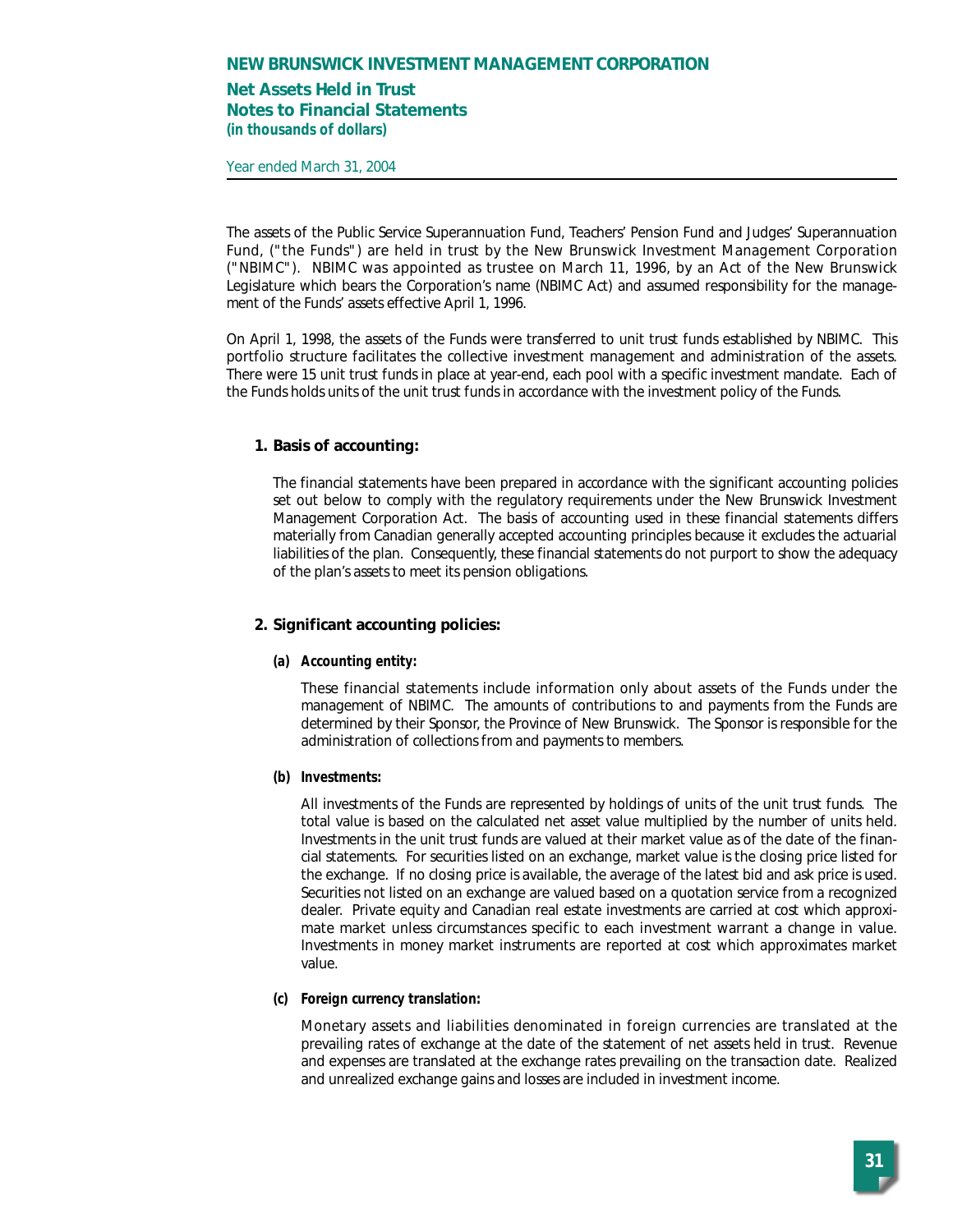### **Net Assets Held in Trust Notes to Financial Statements (in thousands of dollars)**

### **2. Significant accounting policies** *(continued)***:**

#### **(d) Measurement uncertainty:**

The preparation of financial statements in conformity with the disclosed basis of accounting requires management to make estimates and assumptions that affect the amounts reported in the financial statements and accompanying notes. Valuation of investments at market value is the most significant item where estimates are used. Actual results could differ from those estimates.

#### **3. Investments:**

Investment assets of the Funds are held in the unit trust funds for which NBIMC is trustee.

Following is a description of each unit trust fund in existence during the year ended March 31, 2004:

#### **Nominal Bond:**

Invests primarily in investment grade bonds (a minimum of triple-B rated by a major rating agency) of G-7 countries and Canadian provinces paying a nominal rate of interest. The return objective is to add 20 basis points to its benchmark, the Scotia Capital All Government Index, over a four-year moving average.

#### **New Brunswick Fixed Income Opportunity:**

Invests primarily in fixed income issues to finance economic activity in New Brunswick. The return objective is to add 20 basis points to its benchmark, the Scotia Capital All Government Index, over a four-year moving average.

#### **Inflation Linked Securities:**

Invests primarily in fixed income instruments that are adjusted for inflation of G-7 countries. The return objective is to add 10 basis points to its benchmark, the Scotia Capital Real Return Bond Index, over a four-year moving average.

#### **Money Market:**

Invests primarily in fixed income securities having a maturity of less than one year. The return objective is to add 20 basis points to its benchmark which is calculated as 80% of the Scotia Capital 91-Day Treasury Bill Index and 20% of the Call Loan Rate.

#### **Canadian Equity:**

Investments are selected primarily from the top 120 companies on the Toronto Stock Exchange. The return objective is to add 80 basis points to its benchmark, the S&P/TSX Total Return Composite, over a four-year moving average.

#### **External Canadian Equity:**

This fund is managed by external managers and invests in publicly traded Canadian equities. The return objective is to add 100 basis points to its benchmark, the S&P/TSX Total Return Composite, over a four-year moving average. Initial investment activity for this fund occurred on April 3, 2003.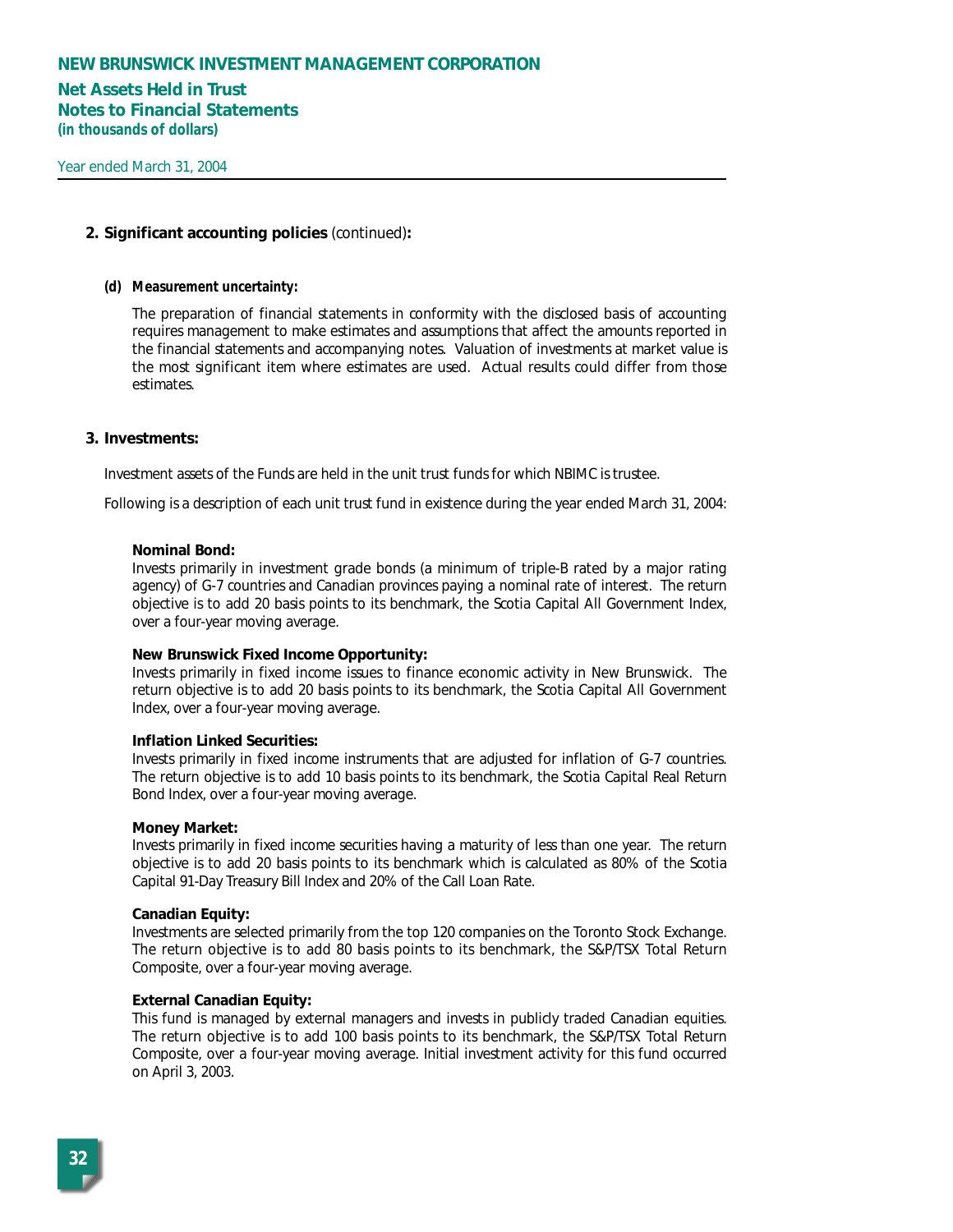## **Net Assets Held in Trust Notes to Financial Statements (in thousands of dollars)**

Year ended March 31, 2004

#### **3. Investments** *(continued)***:**

#### **TSE Small-Cap:**

Managed by an external manager, this fund invests primarily in the bottom 180 companies of the S&P/TSX Composite. The return objective is to exceed the performance of its benchmark, the S&P/TSX Small-Cap Index, by 100 basis points.

#### **Allocation Equity Domestic:**

This fund is used to implement asset allocation decisions by investing in the Canadian equity market. Its primary investments are derivative products such as futures, options and swaps. Leverage is avoided by ensuring each derivative product is supported by an appropriate value of short-term investments. The benchmark is the S&P/TSX Total Return Composite. All units of this fund were redeemed as of September 8, 2003.

#### **Allocation Equity International:**

This fund is used to implement asset allocation decisions and diversify equity investments by participating in the equity markets of the U.S., Japan and developed European countries. It gains exposure to these markets by using derivative products such as futures, options and swaps, as well as investing in pooled funds of index products managed by an external manager. Leverage on derivative products is avoided by ensuring each derivative product is supported by an appropriate value of short-term investments. This fund is also used to implement quantitative long-short strategies on the U.S. equity markets. The benchmark is a weighting of the respective country or regional indices.

#### **Public Equity:**

This fund is managed by external managers and invests in publicly traded equities in developed European and United States markets. The return objective is to exceed the performance of the benchmark, which is a weighting of the respective country or regional indices, by 200 basis points over four-year moving average.

#### **North American Market Neutral:**

This fund focuses on adding value through security selection within its universe of the S&P/TSX 60 and S&P/TSX Mid-Cap stocks as well as certain publicly traded US-listed stocks. Favored securities are purchased and offset by a corresponding short position in another security within the same sector. The portfolio is supported by a cash underlay and its return objective is to add 500 basis points annually over a four-year moving average basis to its benchmark which is calculated as 80% of the Scotia Capital 91-Day Treasury Bill Index and 20% of the Call Loan Rate. Initial investment activity for this fund occurred on June 30, 2003.

#### **New Brunswick and Atlantic Canada Equity Opportunity:**

This fund invests in public and private equities or instruments convertible into equities of New Brunswick and Atlantic Canada companies. The return objective is to add 80 basis points to its benchmark, the S&P/TSX Total Return Composite, over a four-year moving average.

#### **Private Equity:**

This fund is managed by external managers that invest primarily in non-publicly traded securities of U.S. and European companies. The return objective is to exceed the performance of its benchmark, a blend of the S&P 500, FTSE-100, DAX, CAC-40 and MIB-30 total return indices, by 300 basis points over a four-year moving average.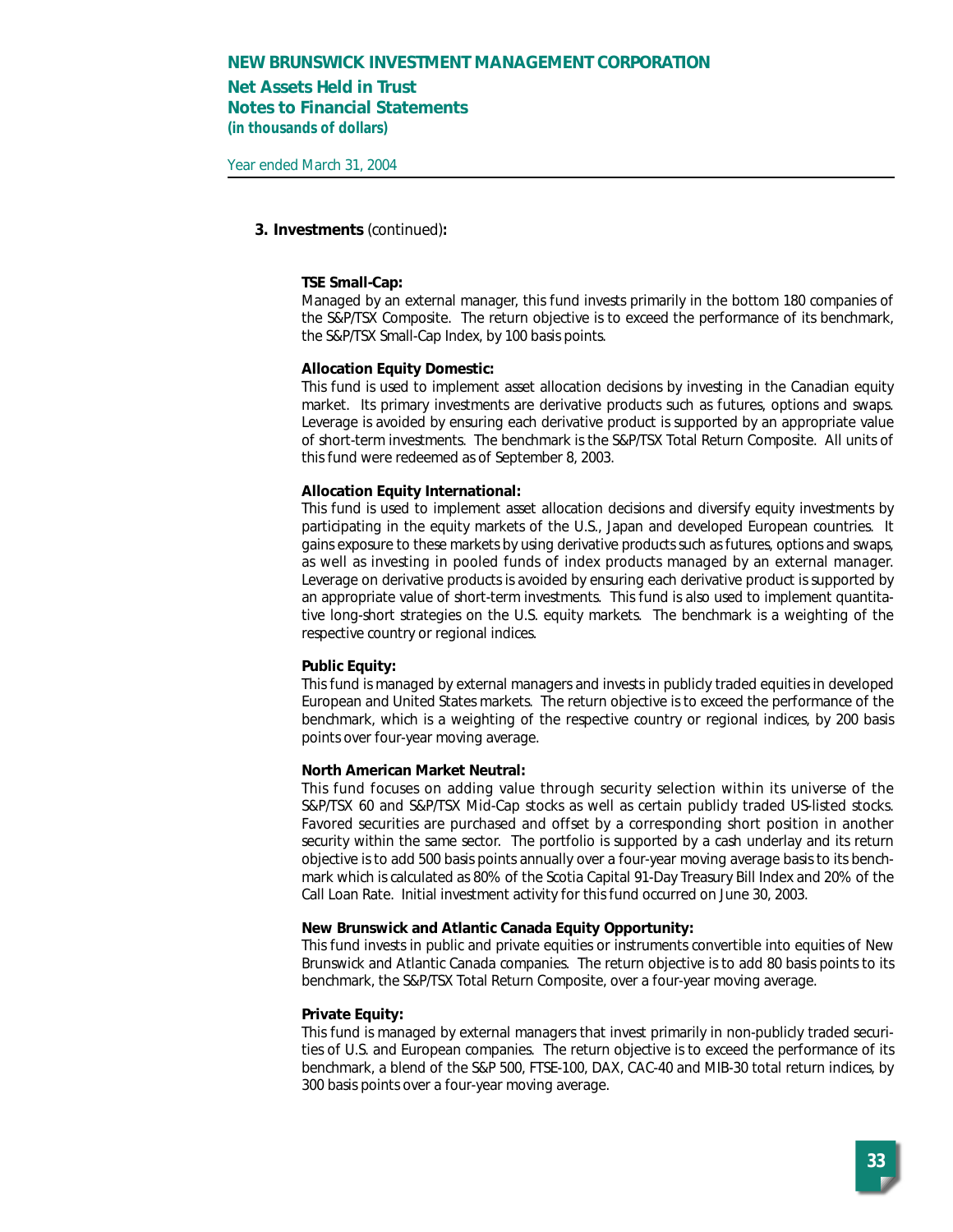## **Net Assets Held in Trust Notes to Financial Statements (in thousands of dollars)**

#### **3. Investments** *(continued)***:**

#### **Canadian Real Estate:**

This fund is managed by an external manager and invests in Canadian real estate investments through limited partnerships or similar investment vehicles. The benchmark is inflation, as measured by the percentage change in the twelve-month CPI-Canada All Items Index, plus four percent. Initial investment activity for this fund occurred on January 22, 2004.

#### **U.S. Real Estate:**

This fund is managed by an external manager that invests primarily in publicly traded securities of U.S. Real Estate Investment Trusts. The return objective is to add 150 basis points to the NAREIT®, Equity Index.

#### **Student Investment:**

This fund is managed by students at the University of New Brunswick who are registered in the Student Investment Fund Program. Its initial base was \$1 million and is to be invested using the same philosophy as that used by NBIMC. The overall benchmark for this fund is composed of 50% S&P/TSX 60, 45% Scotia Capital All Government Index and 5% Scotia Capital 91-Day Treasury Bill Index. The activities of this fund are closely monitored by NBIMC staff who execute and process all transactions on behalf of the students.

Investments are subject to many risk factors. Risk Management relates to the understanding and active management of risks associated with all areas of the business and the associated operating environment. Investments are primarily exposed to foreign currency fluctuations, interest rate volatility, market and credit risk. NBIMC has set formal policies and procedures that establish an asset mix among equity and fixed income investments, that requires diversification of investments within categories, and set limits on the size of exposure to individual investments and counterparties. In addition, derivative financial instruments are used, where appropriate, to assist in the management of these risks.

#### **Foreign Currency Risk:**

Foreign currency exposure arises from a unit trust fund holding investments denominated in currencies other than the Canadian Dollar. Fluctuations in the relative value of the Canadian Dollar against these foreign currencies can result in a positive or a negative effect on the fair value of investments. NBIMC mitigates this risk through the use of foreign exchange forward contracts.

#### **Interest Rate Risk:**

Interest rate risk refers to the effect on the market value of the unit trust fund's investments due to fluctuation of interest rates. The fixed income portfolio has guidelines on duration and distribution, which are designed to mitigate the risk of interest rate volatility.

#### **Market Risk:**

Market risk is the risk that the value of an investment will fluctuate as a result of changes in market prices whether those changes are caused by factors specific to the individual investment or factors affecting all securities traded in the market. NBIMC's policy is to invest in a diversified portfolio of investments, based on criteria established in their Investment Policies and Investment Procedures Manual, and to utilize derivative contracts that are designed to mitigate the impact of market risk.

#### **Credit Risk:**

The Funds are exposed to credit-related risk in the event a security counterparty defaults or becomes insolvent. NBIMC has established investment criteria which are designed to manage credit risk by establishing limits to credit exposure from individual corporate entities.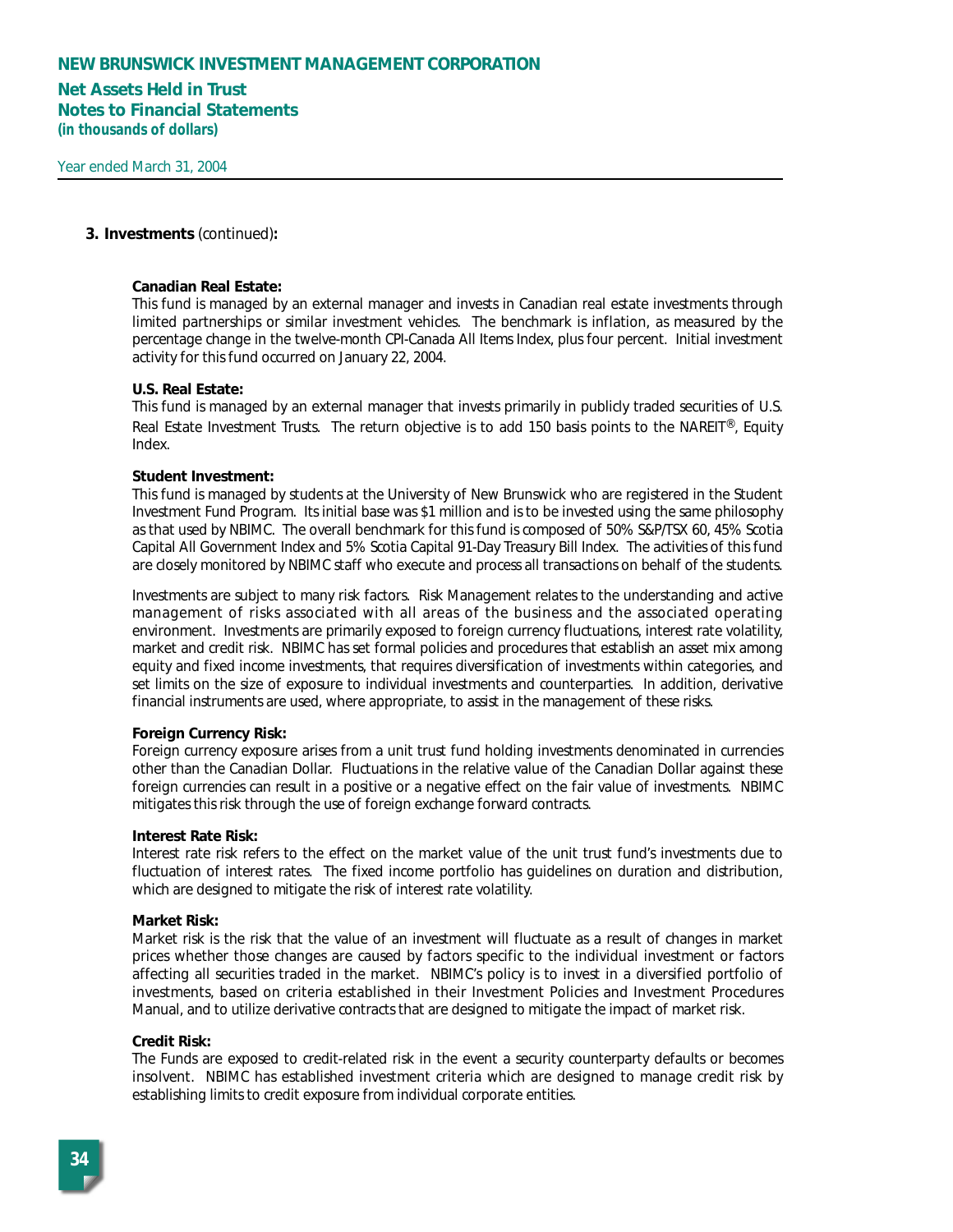## **Net Assets Held in Trust**

**Notes to Financial Statements**

**(in thousands of dollars)**

## **3. Investments** *(continued)***:**

Following are details of unit trust holdings by each of The Funds:

## **(a) Public Service Superannuation Fund:**

|                                   |              | <b>Unit Value</b><br>(Rounded |               |               |
|-----------------------------------|--------------|-------------------------------|---------------|---------------|
|                                   | <b>Units</b> | in dollars)                   | 2004          | 2003          |
| <b>Fixed income:</b>              |              |                               |               |               |
| Nominal Bond                      | 630,835      | \$1,406                       | \$<br>886,850 | \$<br>821,053 |
| New Brunswick                     |              |                               |               |               |
| <b>Fixed Income Opportunity</b>   | 18,135       | 1,560                         | 28,298        | 25,933        |
|                                   |              |                               | 915,148       | 846,986       |
| Inflation Linked Securities       | 225,385      | 1,765                         | 397,831       | 319,076       |
| Money Market                      | 102,306      | 1,235                         | 126,357       | 103,774       |
|                                   |              |                               | 1,439,336     | 1,269,836     |
| Equities:                         |              |                               |               |               |
| Canadian Equity                   | 588,253      | 1,245                         | 732,214       | 685,742       |
| <b>External Canadian Equity</b>   | 147,836      | 1,386                         | 204,913       |               |
| <b>TSE Small-Cap</b>              | 46,902       | 1,526                         | 71,576        | 68,168        |
| <b>Allocation Equity Domestic</b> |              |                               |               | 73,267        |
| Allocation Equity International   | 625,992      | 1,054                         | 659,486       | 455,531       |
| <b>Public Equity</b>              | 123,482      | 895                           | 110,481       | 36,474        |
|                                   |              |                               | 1,778,670     | 1,319,182     |
| Alternative investments:          |              |                               |               |               |
| North American Market Neutral     | 115,136      | 1,043                         | 120,122       |               |
| New Brunswick and Atlantic        |              |                               |               |               |
| Canada Equity Opportunity         | 9,037        | 1,005                         | 9,086         | 27,597        |
| Private Equity                    | 45,721       | 705                           | 32,249        | 81,737        |
| <b>Canadian Real Estate</b>       | 1,605        | 1,000                         | 1,605         |               |
| U.S. Real Estate                  | 39,612       | 1,875                         | 74,255        | 54,562        |
|                                   |              |                               | 237,317       | 163,896       |
| <b>Balanced:</b>                  |              |                               |               |               |
| Student Investment                | 485          | 1,494                         | 725           | 596           |
|                                   |              |                               | \$3,456,048   | \$2,753,510   |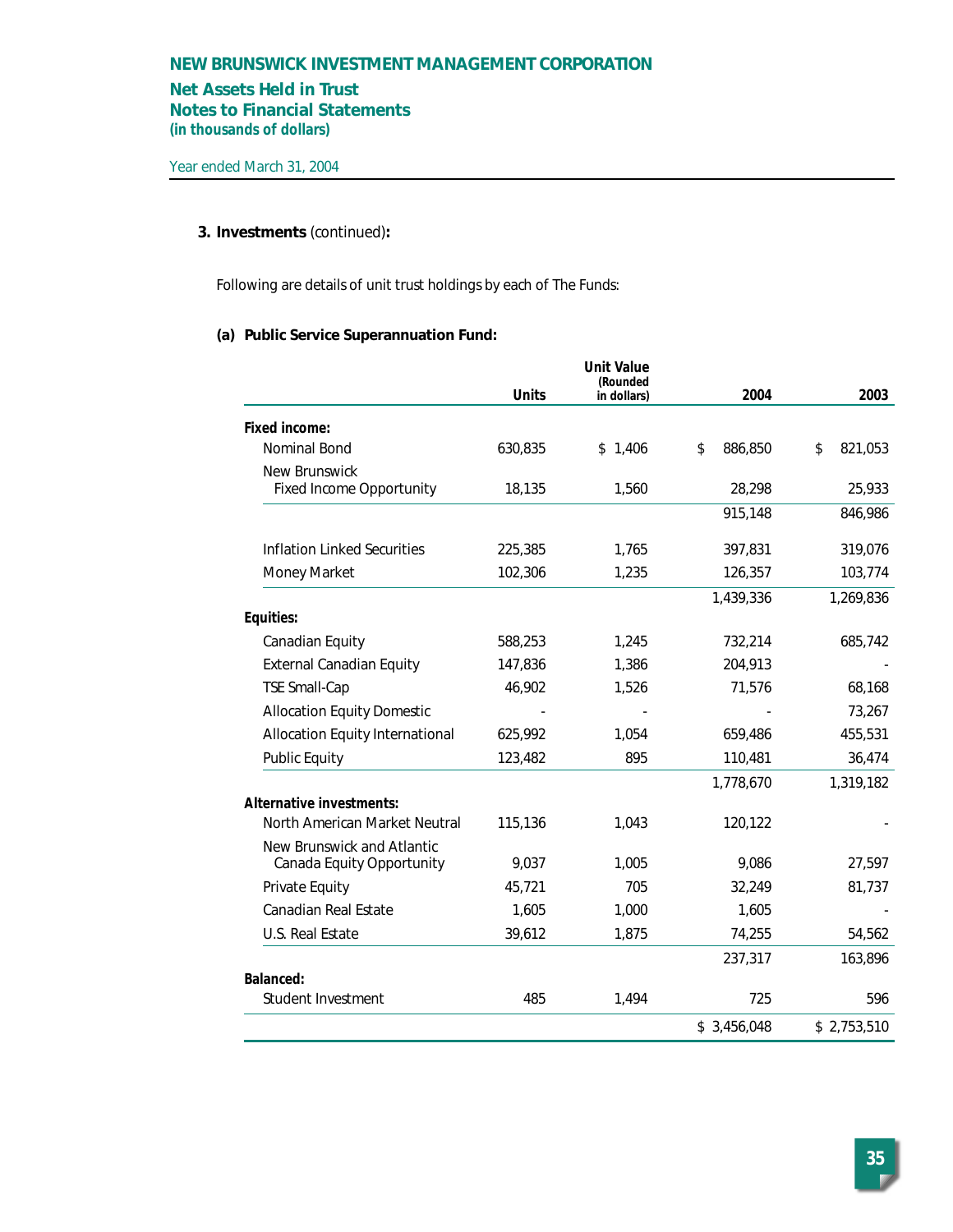# **Net Assets Held in Trust Notes to Financial Statements**

**(in thousands of dollars)**

## **3. Investments** *(continued)***:**

## **(b) Teachers' Pension Fund:**

|                                    |              | <b>Unit Value</b><br>(Rounded |               |               |
|------------------------------------|--------------|-------------------------------|---------------|---------------|
|                                    | <b>Units</b> | in dollars)                   | 2004          | 2003          |
| Fixed income:                      |              |                               |               |               |
| Nominal Bond                       | 583,910      | \$1,406                       | \$<br>820,882 | \$<br>772,704 |
| <b>New Brunswick</b>               |              |                               |               |               |
| <b>Fixed Income Opportunity</b>    | 16,157       | 1,560                         | 25,211        | 23,611        |
|                                    |              |                               | 846,093       | 796,315       |
| <b>Inflation Linked Securities</b> | 218,247      | 1,765                         | 385,232       | 315,891       |
| Money Market                       | 88,715       | 1,235                         | 109,571       | 93,702        |
|                                    |              |                               | 1,340,896     | 1,205,908     |
| Equities:                          |              |                               |               |               |
| Canadian Equity                    | 501,193      | 1,245                         | 623,846       | 601,224       |
| <b>External Canadian Equity</b>    | 131,929      | 1,386                         | 182,864       |               |
| <b>TSE Small-Cap</b>               | 40,170       | 1,526                         | 61,302        | 59,995        |
| <b>Allocation Equity Domestic</b>  |              |                               |               | 66,706        |
| Allocation Equity International    | 528,555      | 1,054                         | 556,836       | 389,786       |
| <b>Public Equity</b>               | 110,011      | 895                           | 98,428        | 33,208        |
|                                    |              |                               | 1,523,276     | 1,150,919     |
| Alternative investments:           |              |                               |               |               |
| North American Market Neutral      | 102,574      | 1,043                         | 107,017       |               |
| New Brunswick and Atlantic         |              |                               |               |               |
| Canada Equity Opportunity          | 8,051        | 1,005                         | 8,095         | 25,126        |
| Private Equity                     | 40,733       | 705                           | 28,731        | 74,413        |
| Canadian Real Estate               | 1,430        | 1,000                         | 1,430         |               |
| U.S. Real Estate                   | 35,291       | 1,875                         | 66,154        | 49,676        |
|                                    |              |                               | 211,427       | 149,215       |
| Balanced:                          |              |                               |               |               |
| Student Investment                 | 528          | 1,494                         | 789           | 649           |
|                                    |              |                               | \$3,076,388   | \$2,506,691   |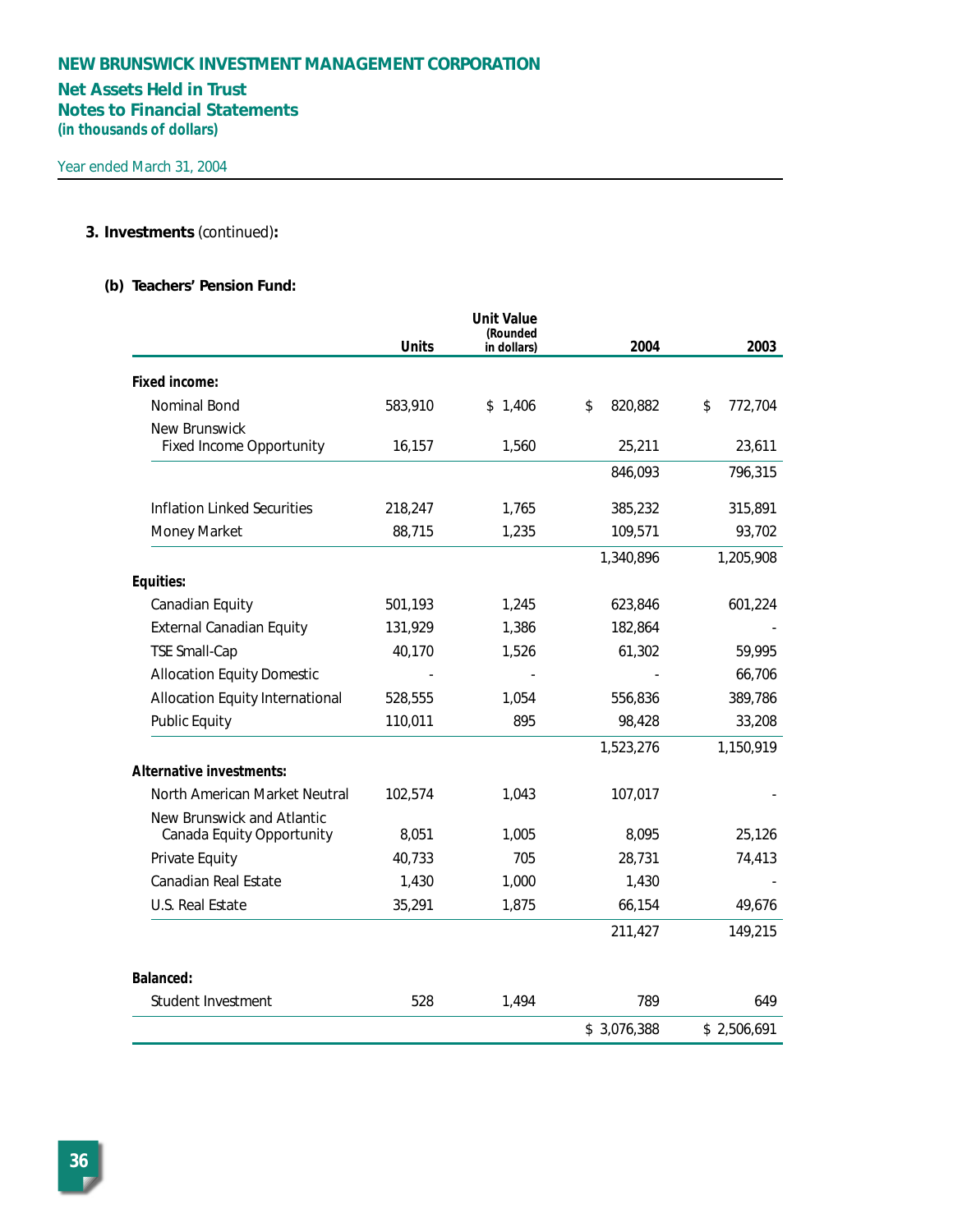## **Net Assets Held in Trust**

**Notes to Financial Statements**

**(in thousands of dollars)**

## **3. Investments** *(continued)***:**

# **(c) Judges' Superannuation Fund:**

|                                    |              | <b>Unit Value</b><br>(Rounded |              |             |
|------------------------------------|--------------|-------------------------------|--------------|-------------|
|                                    | <b>Units</b> | in dollars)                   | 2004         | 2003        |
| Fixed income:                      |              |                               |              |             |
| Nominal Bond                       | 3,384        | \$1,406                       | \$<br>4,757  | \$<br>4,703 |
| New Brunswick                      |              |                               |              |             |
| <b>Fixed Income Opportunity</b>    | 124          | 1,560                         | 193          | 183         |
|                                    |              |                               | 4,950        | 4,886       |
| <b>Inflation Linked Securities</b> | 1,606        | 1,765                         | 2,834        | 2,344       |
| Money Market                       | 680          | 1,235                         | 840          | 714         |
|                                    |              |                               | 8,624        | 7,944       |
| Equities:                          |              |                               |              |             |
| Canadian Equity                    | 4,533        | 1,245                         | 5,642        | 5,361       |
| <b>External Canadian Equity</b>    | 1,010        | 1,386                         | 1,401        |             |
| <b>TSE Small-Cap</b>               | 359          | 1,526                         | 548          | 528         |
| <b>Allocation Equity Domestic</b>  |              |                               |              | 516         |
| Allocation Equity International    | 4,721        | 1,054                         | 4,974        | 3,587       |
| <b>Public Equity</b>               | 843          | 895                           | 754          | 257         |
|                                    |              |                               | 13,319       | 10,249      |
| Alternative investments:           |              |                               |              |             |
| North American Market Neutral      | 786          | 1,043                         | 820          |             |
| New Brunswick and Atlantic         |              |                               |              |             |
| Canada Equity Opportunity          | 62           | 1,005                         | 62           | 194         |
| Private Equity                     | 312          | 705                           | 220          | 575         |
| <b>Canadian Real Estate</b>        | 11           | 1,000                         | 11           |             |
| U.S. Real Estate                   | 270          | 1,875                         | 507          | 384         |
|                                    |              |                               | 1,620        | 1,153       |
| <b>Balanced:</b>                   |              |                               |              |             |
| Student Investment                 | 4            | 1,494                         | 5            | 4           |
|                                    |              |                               | 23,568<br>\$ | \$19,350    |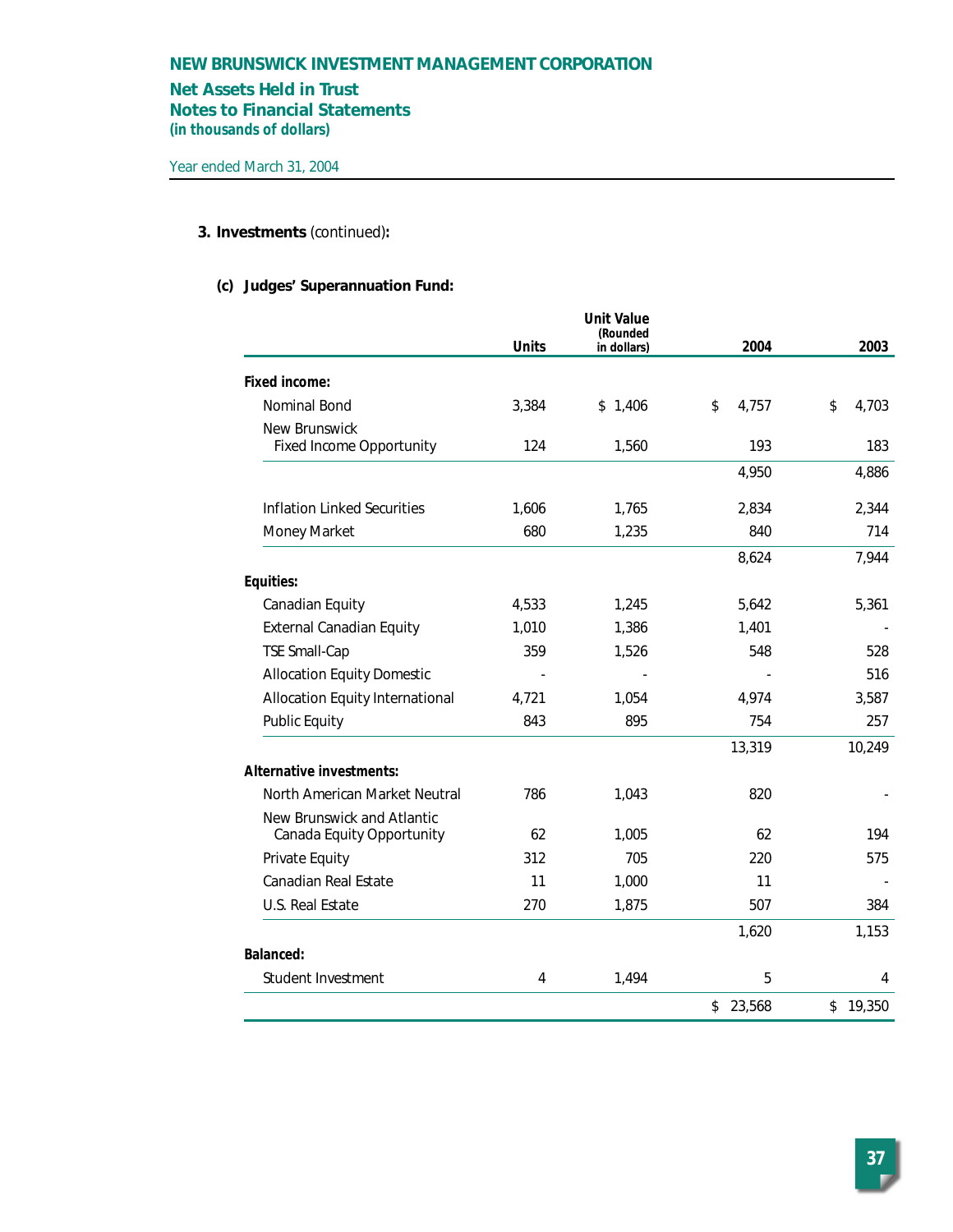# **Net Assets Held in Trust Notes to Financial Statements**

**(in thousands of dollars)**

## **4. Investment income (loss):**

## **(a) Public Service Superannuation Fund:**

|                                                                | 2004          | 2003             |
|----------------------------------------------------------------|---------------|------------------|
| <b>Fixed income:</b>                                           |               |                  |
| Nominal Bond                                                   | \$<br>81,697  | \$<br>80,738     |
| New Brunswick Fixed Income Opportunity                         | 3,094         | 2,881            |
|                                                                | 84,791        | 83,619           |
| <b>Inflation Linked Securities</b>                             | 54,210        | 62,089           |
| Money Market                                                   | 3,774         | 3,702            |
|                                                                | 142,775       | 149,410          |
| Equities:                                                      |               |                  |
| Canadian Equity                                                | 214,343       | (136, 919)       |
| <b>External Canadian Equity</b>                                | 52,417        |                  |
| <b>TSE Small-Cap</b>                                           | 26,807        | (13, 633)        |
| <b>Allocation Equity Domestic</b>                              | 9,295         | (9, 441)         |
| Allocation Equity International                                | 195,667       | (156, 289)       |
| <b>Public Equity</b>                                           | 15,418        | (22, 459)        |
|                                                                | 513,947       | (338, 741)       |
| <b>Alternative investments:</b>                                |               |                  |
| North American Market Neutral                                  | 4,573         |                  |
| New Brunswick and Atlantic Canada<br><b>Equity Opportunity</b> | 1,212         | (3,766)          |
| Private Equity                                                 | 10,062        | (28, 054)        |
| U.S. Real Estate                                               | 28,332        | 1,048            |
|                                                                | 44,179        | (30, 772)        |
| <b>Balanced:</b>                                               |               |                  |
| Student Investment                                             | 129           | (31)             |
|                                                                | 701,030<br>\$ | \$<br>(220, 134) |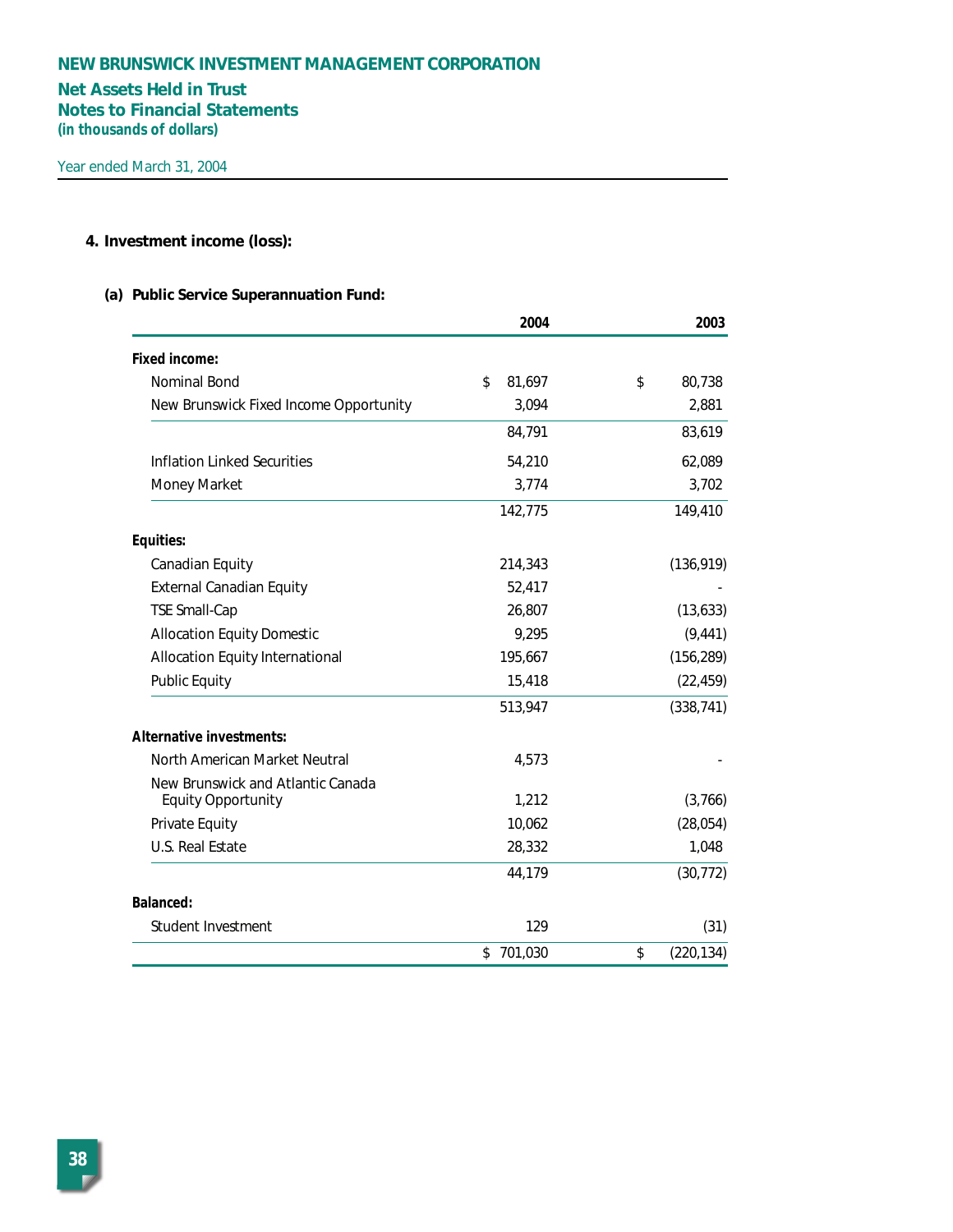# **Net Assets Held in Trust**

**Notes to Financial Statements (in thousands of dollars)**

## **4. Investment income (loss)** *(continued)***:**

## **(b) Teachers' Pension Fund:**

|                                        | 2004         | 2003             |
|----------------------------------------|--------------|------------------|
| Fixed income:                          |              |                  |
| Nominal Bond                           | \$<br>75,917 | \$<br>76,914     |
| New Brunswick Fixed Income Opportunity | 2,772        | 2,655            |
|                                        | 78,689       | 79,569           |
| <b>Inflation Linked Securities</b>     | 52,336       | 61,972           |
| Money Market                           | 3,358        | 3,392            |
|                                        | 134,383      | 144,933          |
| Equities:                              |              |                  |
| Canadian Equity                        | 183,502      | (121, 835)       |
| <b>External Canadian Equity</b>        | 46,706       |                  |
| <b>TSE Small-Cap</b>                   | 23,045       | (12,083)         |
| <b>Allocation Equity Domestic</b>      | 8,416        | (8, 718)         |
| Allocation Equity International        | 166,052      | (133, 947)       |
| <b>Public Equity</b>                   | 13,739       | (20, 715)        |
|                                        | 441,460      | (297, 298)       |
| <b>Alternative investments:</b>        |              |                  |
| North American Market Neutral          | 4,069        |                  |
| New Brunswick and Atlantic Canada      |              |                  |
| <b>Equity Opportunity</b>              | 1,144        | (3, 487)         |
| Private Equity                         | 9,074        | (25, 890)        |
| <b>U.S. Real Estate</b>                | 25,321       | 957              |
|                                        | 39,608       | (28, 420)        |
| Balanced:                              |              |                  |
| Student Investment                     | 141          | (34)             |
|                                        | \$615,592    | \$<br>(180, 819) |